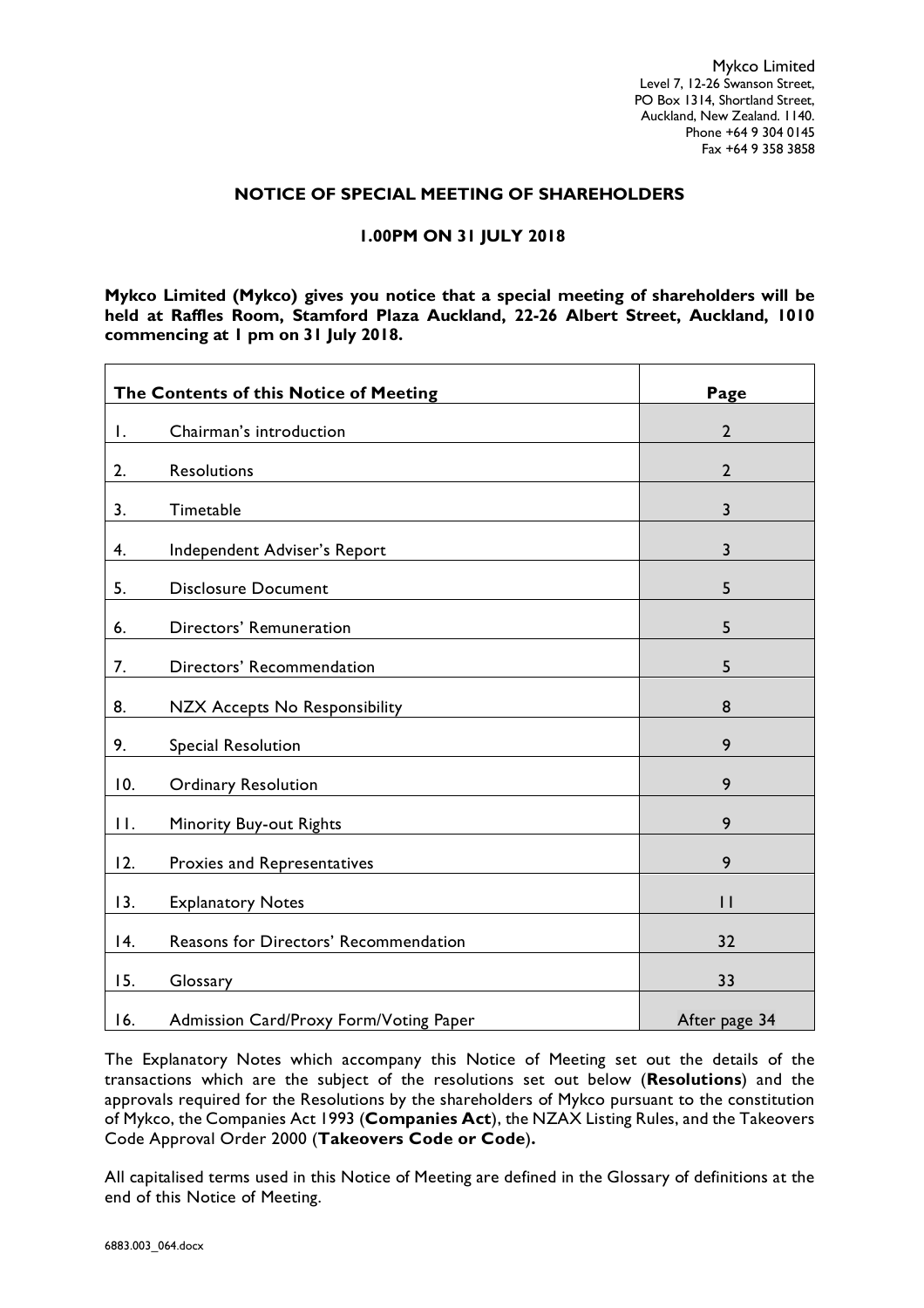The business of the meeting will be:

## **Chairman's introduction**

## **Resolution 1: Acquisition of Corporate Holdings Limited, and Issue of Shares to the Vendors**

To consider and, if thought fit, to pass the following **special** resolution:

*That, subject to Resolutions 2 and 3 being passed, the shareholders approve the acquisition by Mykco Limited (Mykco) of all the shares in Corporate Holdings Limited (CHL), except for the 100,000 shares which Mykco already owns:*

- *(a) for a purchase price of \$6,132,436.80, being the 6,412,000 shares to be purchased, multiplied by 95.64 cents, which is the amount of the net assets per share of CHL derived from management accounts of CHL as at 31 January 2018;*
- *(b) to be satisfied by Mykco issuing 104,323,240 fully paid ordinary shares in Mykco at an issue price of 5.88 cents per share, being the 6,412,000 shares to be purchased, multiplied by 16.27 (16.27 is the number of shares in Mykco to be issued for each share in CHL that is purchased, and is the net assets per share of CHL of 95.64 cents referred to above divided by 5.88 cents which is the net assets per share of Mykco as at 30 September 2017 based on unaudited accounts of Mykco as at that date).*

*and otherwise on the terms described in the Explanatory Notes.*

*Brent Douglas Kin*g, Barter Investments Limited and Garth William Ward *(***collectively King Associates***) are prohibited by NZAX Listing Rule 9.3.1 and Rule 17 of the Takeovers Code from voting any shares they hold on Resolution 1.* Mykco shareholders not associated with Borneo Capital Limited (**Borneo**) *– not a shareholder in Mykco Limited (Mykco) but a shareholder in Corporate Holdings Limited* (**CHL**) – or the King Associates are referred to as Non-associated Shareholders*. The Non-associated Shareholders are the shareholders permitted to vote on Resolution 1. Should the above transaction proceed it will result in Borneo controlling 26.25% of the voting rights in Mykco and the King Associates controlling 21.13% of the voting rights in Mykco.*

### **Resolution 2: Management Agreement with Brent Douglas King**

To consider and, if thought fit, to pass the following **ordinary** resolution:

*That, subject to Resolutions 1 and 3 being passed, Mykco Limited (Mykco) enter into a Management Agreement with Brent Douglas King, the current Managing Director of Corporate Holdings Limited (CHL), whereby Mr King is appointed Managing Director of Mykco and its subsidiaries, including CHL and its subsidiaries, as from completion of Mykco's purchase of CHL, such Agreement to extend to Mykco and its subsidiaries but otherwise to be on substantially the same terms as and in substitution for his existing Management Agreement with CHL, such terms being described in the Explanatory Notes.*

The King Associates are prohibited by NZAX Listing Rule 9.3.1 from voting any shares they hold on Resolution 2.

### **Resolution 3: Directors' Remuneration Fee Pool**

To consider and, if thought fit, to pass the following **ordinary** resolution:

*That, subject to Resolutions 1 and 2 being passed, the total Directors' remuneration fee pool is increased by \$150,000, from \$150,000 to \$300,000 per annum.*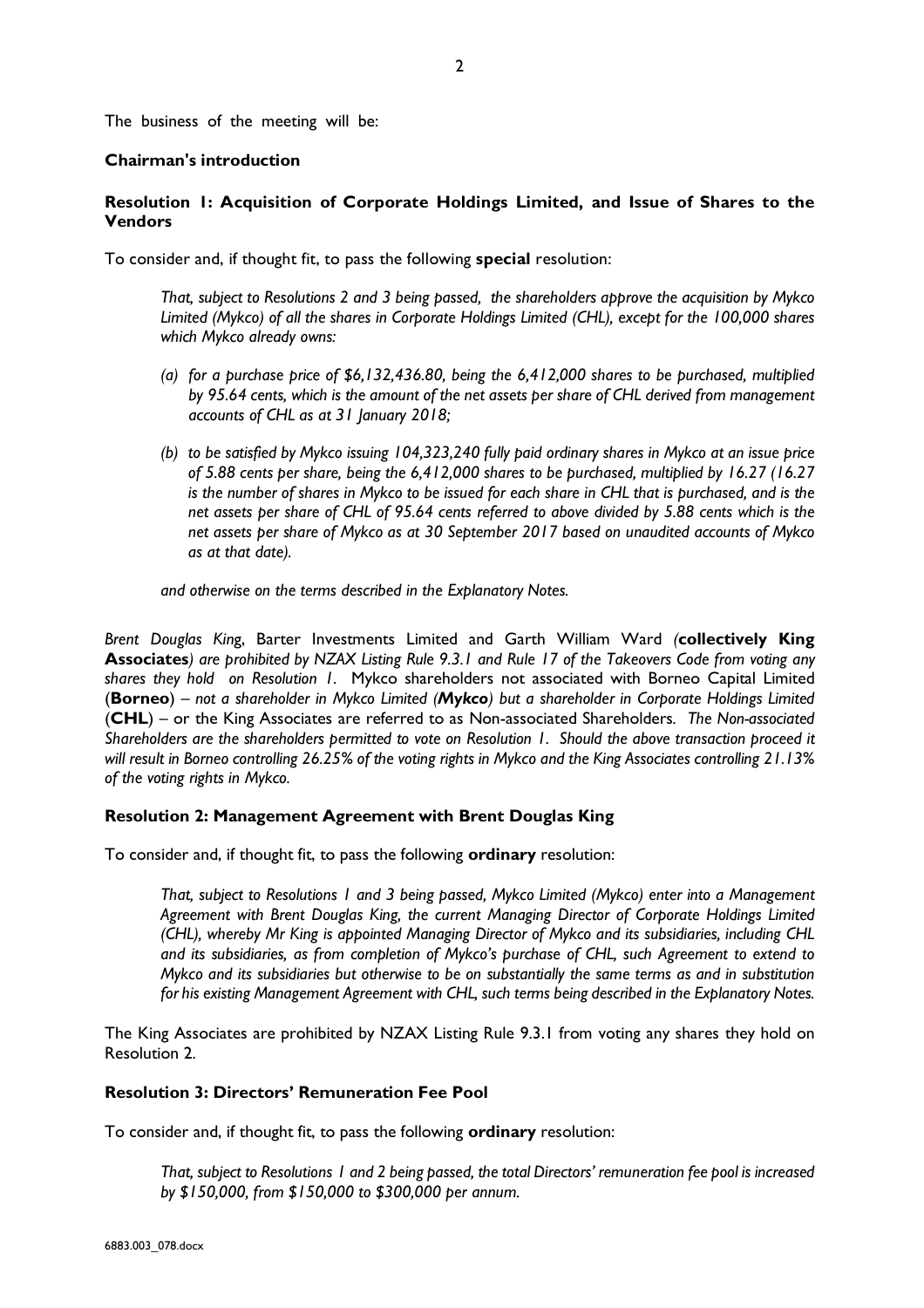Directors of Mykco and their Associated Persons (as defined in the NZAX Listing Rules) (**Associated Persons**) are prohibited by NZAX Listing Rule 9.3.1 from voting any shares they hold on Resolution 3.

All Resolutions are interdependent. This means that unless all Resolutions are approved, none of them will be considered to have passed and Mykco will remain a listed shell. The Resolutions have been made interdependent because the directors of Mykco (**Directors**) consider they are a package. If Resolution 1 above (**Resolution 1**) was to be passed without also passing Resolution 2 above (**Resolution 2**) and Resolution 3 above (**Resolution 3**), Mykco would be acquiring a substantial business without having appointed a Managing Director or having provided for the Directors and the directors of Mykco's new subsidiaries to be remunerated appropriately. Directors will assume additional responsibilities as a result of Mykco acquiring CHL, which acquired General Finance Limited (**General Finance**) and Investment Research Group Limited (**IRG**) on 19 December 2017. Directors of Mykco's new subsidiaries need to continue to be remunerated appropriately, particularly the directors of General Finance, which is a non bank deposit taker, with substantial legal obligations. Equally, the Directors consider that Resolution 2 and Resolution 3 do not need to be passed if Resolution 1 is not passed.

Explanatory Notes on the Resolutions are set out below.

# *Timetable*

The key dates relating to the Resolutions are:

- (a) A special meeting to approve the Resolutions: 1pm on 31 July 2018
- (b) Completion of the transaction whereby Mykco is to acquire all 6,512,000 shares in CHL except for the 100,000 shares already owned by Mykco (**Shares in CHL to be Acquired**) which under Resolution 1 shareholders are being asked to approve (**Transaction**), entry into the Management Agreement which under Resolution 2 shareholders are being asked to approve (**Management Agreement**), and the introduction of the increased Directors' remuneration fee pool which under Resolution 3 shareholders are also being asked to approve (**Directors' remuneration fee pool**): 3 August 2018\*
- (c) Allotment of shares to the vendors of the shares to be acquired pursuant to the Transaction (**Vendors**) to be quoted on NZAX: 3 August 2018\*
- The above dates are indicative only and may change.

### *Independent Adviser's Report*

As the Transaction amounts to a backdoor listing, Mykco is required to obtain an independent adviser report (**Independent Adviser Report**) for the purposes of NZAX Listing Rules 6.1.1 and 7.1.3 and NZXR's Guidance Note "Backdoor and Reverse Listing Transactions".

The Takeovers Code also requires Mykco to obtain an independent adviser's report in relation to the Transaction, and for that report to be contained in or to accompany this Notice of Meeting. The purpose of that report is to assess the merits of the proposed allotment of shares under Resolution 1. Simmons Corporate Finance Limited (*Independent Adviser*) has prepared that report and a copy of their report accompanies this Notice of Meeting.

In its report, the Independent Adviser provides summaries of the key positive and negative aspects of the Transaction. In their report the Independent Adviser refers to Mykco as Mykco or the Company and to the Transaction as the CHL Transaction (including the CHL Allotment). The Independent Adviser's summary includes the following statements concerning the key positive aspects of the Transaction on pages 8 and 9:

(a) The rationale for the Transaction is sound. It achieves Mykco's objective of backdoor listing one or more businesses through its listed shell. Mykco will be transformed into a listed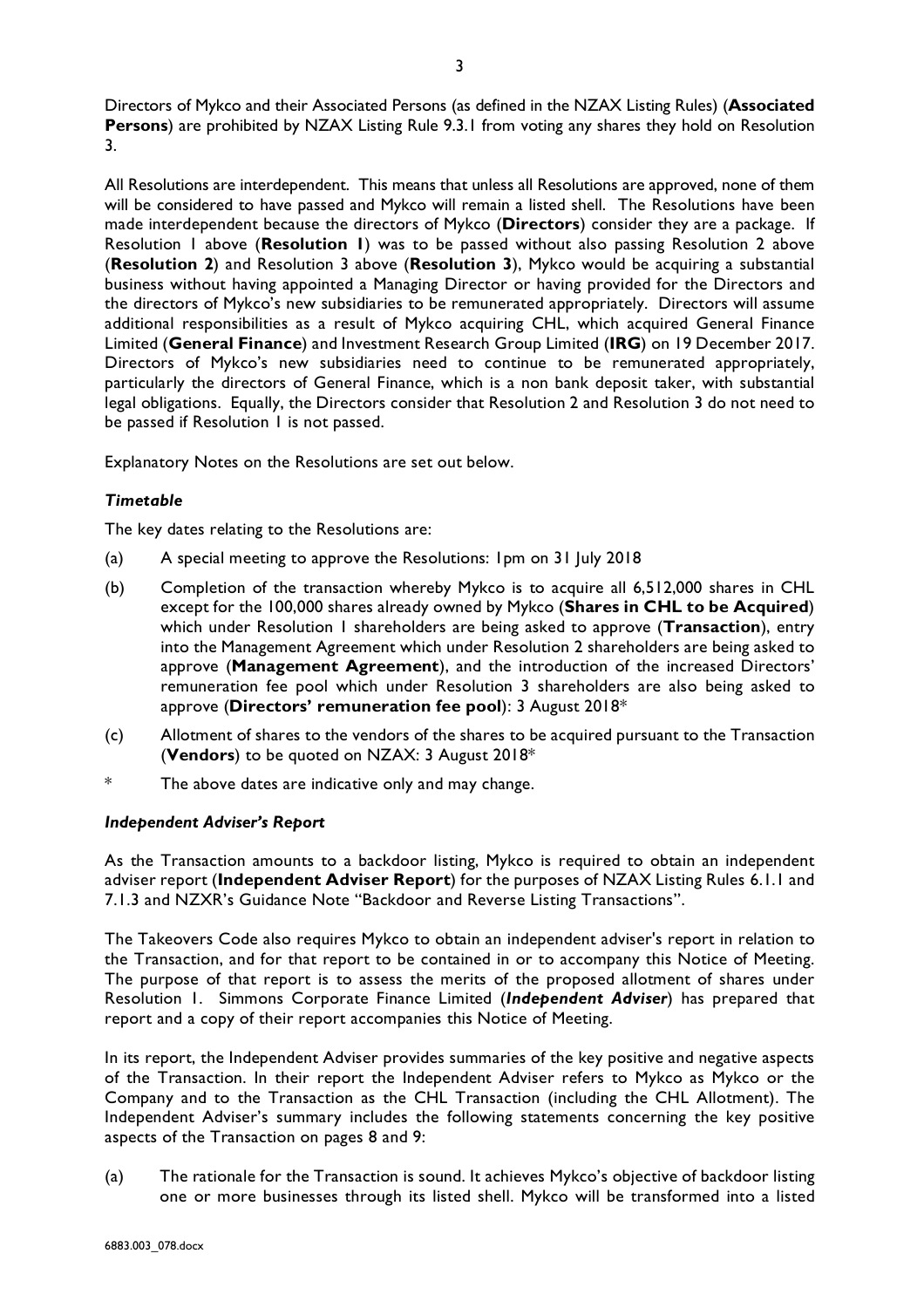financial services company operating a finance company and a financial advisory services business.

- (b) The terms of the CHL Transaction are reasonable.
- (c) The CHL Transaction will have a significant positive impact on Mykco's financial performance and financial position.
- (d) The main implication of the CHL Transaction Resolution not being approved by Non-associated Shareholders is that the CHL Transaction cannot proceed. The Company will likely need to raise additional capital in a relatively short timeframe to fund its current operating costs and to enable it to continue to seek acquisition opportunities to effect a backdoor listing. If the Company cannot raise sufficient capital, this may lead to the need to wind up the Company, in which case the return to the Non-associated Shareholders may be minimal.

The Independent Adviser's summary of the key negative aspects of the Transaction contains the following statements on page 9:

- (a) The risk profile of Mykco will change significantly from the limited risks associated with a listed shell company to the wide range of risks associated with businesses operating in the financial services sector.
- (b) Borneo … and the King Associates … will both hold significant influence over the outcome of shareholding voting and exert a high degree of influence over the Company's board of directors and the Company's operations.
- (c) The dilutionary impact of the CHL Transaction on the Non-associated Shareholders will result in their proportionate shareholdings in the Company reducing by 84.2% following the CHL Allotment.
- (d) The attraction of Mykco as a takeover target may diminish.

In its report, the Independent Adviser also states on page 9: The CHL Transaction may have some impact on the liquidity of Mykco's ordinary shares if some of the CHL shareholders seek to trade their Consideration Shares (being the shares in Mykco issued to them as consideration for the Shares in CHL to be Acquired). However, the number of shares in Mykco held by the Nonassociated Shareholders will not change. It is uncertain as to what price range the shares may trade at post the CHL Transaction.

In their report, the Independent Adviser reaches the following conclusions in relation to the Transaction on page 10 of the Independent Adviser Report:

*"In our opinion, after having regard to all relevant factors, the positive aspects of the CHL Transaction (including the CHL Allotment) significantly outweigh the negative aspects from the perspective of the Non-associated Shareholders"*

At page 24 of the Independent Adviser Report, the Independent Adviser states:

"*In our opinion, after having regard to all relevant factors, the terms of the CHL Transaction are fair and reasonable to the Non-associated Shareholders and in the best interests of Mykco given the options reasonably available to the Company at the current time."*

At page 7 of the Independent Adviser Report, the Independent Adviser issues the following caveat:

*"Our opinion should be considered as a whole. Selecting portions of the evaluation without considering all the factors and analyses together could create a misleading view of the process underlying the opinion".*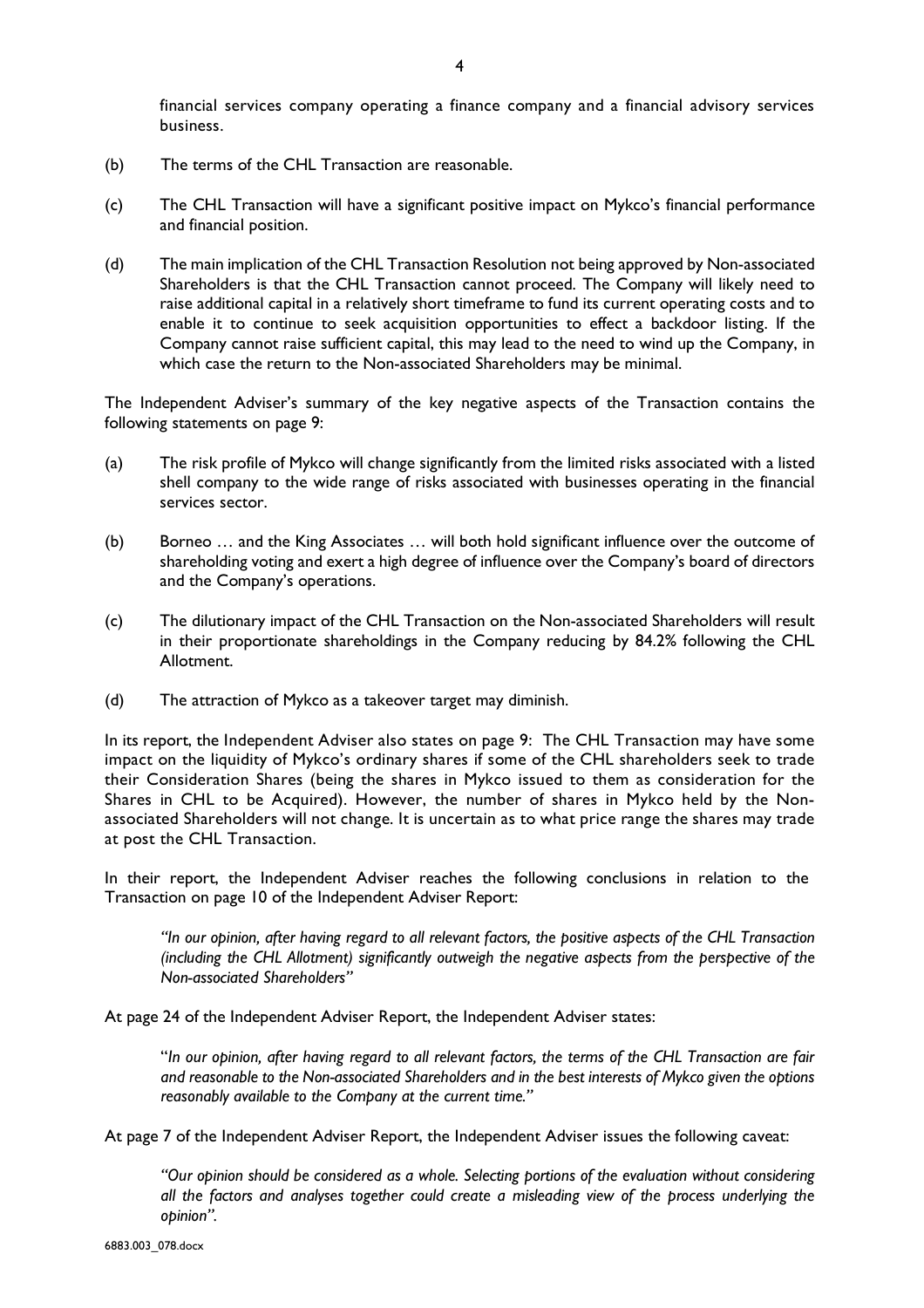## *Disclosure Document*

A Disclosure Document under NZAX Listing Rules 6.1.1 and 7.1.3 accompanies this Notice of Meeting. It is to assist shareholders in their decision whether to approve the Transaction. The Disclosure Document discloses particulars of the assets and business of Mykco if the Resolutions are passed and the Transaction is completed. The Disclosure Document is forward-looking and assumes:

- (a) the Resolutions contained in this Notice of Meeting have been passed; and
- (b) the Transaction is completed on the basis set out in this Notice of Meeting.

# *Directors' Remuneration*

Prior to listing on the NZAX, Mykco approved a maximum remuneration for the Directors of \$150,000 per annum. For the 9 months to 31 December 2017, Mykco paid Directors a total aggregate remuneration of \$33,700. In contemplation of the Transaction aggregate Directors' remuneration for the independent Directors (Huei Min (Lyn) Lim, Simon McArley and Graeme Brown) was increased for the period from 1 January 2018 to 31 March 2018, with the result that the total remuneration payable to Directors for that period is \$48,525. This means total Directors' remuneration for the year-ended 31 March 2018 was \$82,225. Assuming independent Directors are paid at 2017 rates after 31 March 2018, the total remuneration for Directors for the year-ended 31 March 2019 would be \$65,450.

Resolution 3 seeks approval to increase the Directors' remuneration fee pool by \$150,000 from \$150,000 to \$300,000. The Directors consider this appropriate to:

- provide flexibility for the Directors acting as a board (**Board**) to allow the interim increase in fees paid to non-executive Directors in contemplation of the purchase of CHL to be continued;
- to provide for payment of fees to an increased pool of directors as a result of CHL and its subsidiaries (**CHL Group**) becoming part of a Mykco group (**Mykco Group**), including in particular to enable the independent directors of General Finance (who were required to be appointed to comply with the requirements of the Non-bank Deposit Taker Act 2013) to continue to be remunerated;
- to ensure optimal membership of board committees of members of the Mykco Group with the appropriate skill set, bearing in mind that CHL's subsidiary, General Finance, has substantial regulatory responsibilities;
- to allow sufficient head room to cover any unforeseen costs that may arise from time to time; and
- to allow further increases in the fees paid to non-executive directors of the Mykco Group if the Board determines this to be appropriate.

# *Directors' Recommendation*

# **Directors recommend that shareholders vote in favour of the Resolutions. The reasons for this recommendation are:**

# **Resolution 1 – The Transaction**

- 1. Mykco has considered a number of different investments and capital raising opportunities over the last 12 months.
- 2. While Mykco has received approaches from a number of parties, they all involved companies that required significant capital and/or had limited revenues.
- 3. CHL is the only opportunity that has arisen in the last 12 months that meets Mykco's base requirements for an acquisition: a business that is cash flow positive, at least breaks even profitwise, does not require an immediate capital injection to survive, and has an established management team.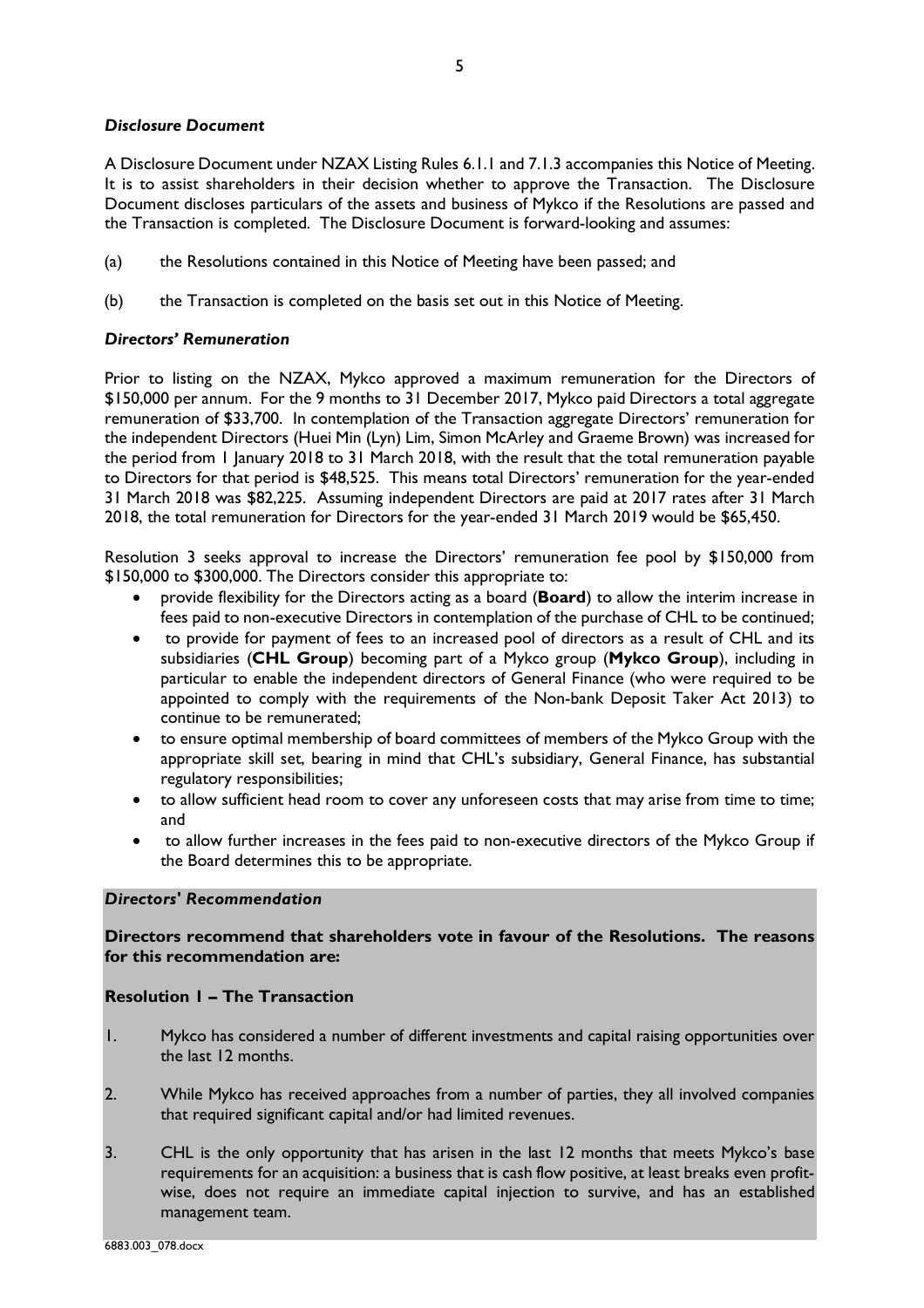- 4. If the Resolutions are not passed the Transaction cannot proceed. Mykco will likely need to raise additional capital in a relatively short timeframe to fund its current operating costs and to enable it to continue to seek acquisition opportunities to affect a backdoor listing.
- 5. If Mykco cannot raise sufficient capital, this may lead to the need to wind up Mykco, in which case the return to the Non-associated Shareholders may be minimal.
- 6. The Transaction would:
	- (a) Introduce established business operations and growth prospects into the Mykco Group (comprising Mykco and the CHL Group) with a focus on the finance company sector (through General Finance) and the complementary corporate advisory and financial research sector (through IRG).
	- (b) Provide Mykco with new substantial shareholders who have business experience in the areas in which Mykco (through subsidiaries) operates following the Transaction.
	- (c) Potentially increase liquidity by increasing the number of shareholders.
	- (d) Provide Mykco with a platform to seek further capital and expand the operations of its subsidiaries.
- 7. The CHL shares have been priced at 95.64 cents per share for the purposes of the Transaction, being the net asset value per share of CHL based on unaudited consolidated management accounts of CHL as at 31 January 2018. Those accounts (and the asset values they adopt) were determined and prepared solely by CHL. The Directors have not commissioned or received an audit or other independent review or verification of those accounts (or the asset valuations underlying them). Mykco has limited resources and the Directors did not believe this would be an efficient or effective use of the remaining shareholders funds available. The Directors have accepted those accounts (and valuations) and have concluded that they are fair and reasonable to shareholders because:
	- (a) The main part of the CHL asset values are represented by the book value of the CHL Group's principal asset, being General Finance's loan book.
	- (b) General Finance has a well-secured loan book; ie. approximately 70% of General Finance's loan book represents loans secured by first mortgages over residential property which General Finance's loan policy requires not to exceed 70% of an independent valuation;
	- (c) General Finance is a public issuer governed by a Trust Deed and a statutory supervisor and is required to have its accounts audited annually and make filings with the Reserve Bank;
	- (d) CHL's unaudited accounts for the year ended 31 March 2018 and General Finance's audited financial statements for the year ended 31 March 2018 have subsequently adopted similar valuations.
	- (e) While the Independent Adviser's report did not independently review these valuations, it assessed a fair market value of the Shares in CHL to be Acquired is in the range of \$0.86 to \$0.97 per share. The purchase price payable by Mykco for the Shares in CHL to be Acquired is 95.64 cents per share which is inside the upper limit of the range assessed by the Independent Adviser.
- 8. The value placed on Mykco's shares for the purposes of the Transaction, is 5.88 cents per share. This represents the net asset value per share of Mykco based on its accounts as at 30 September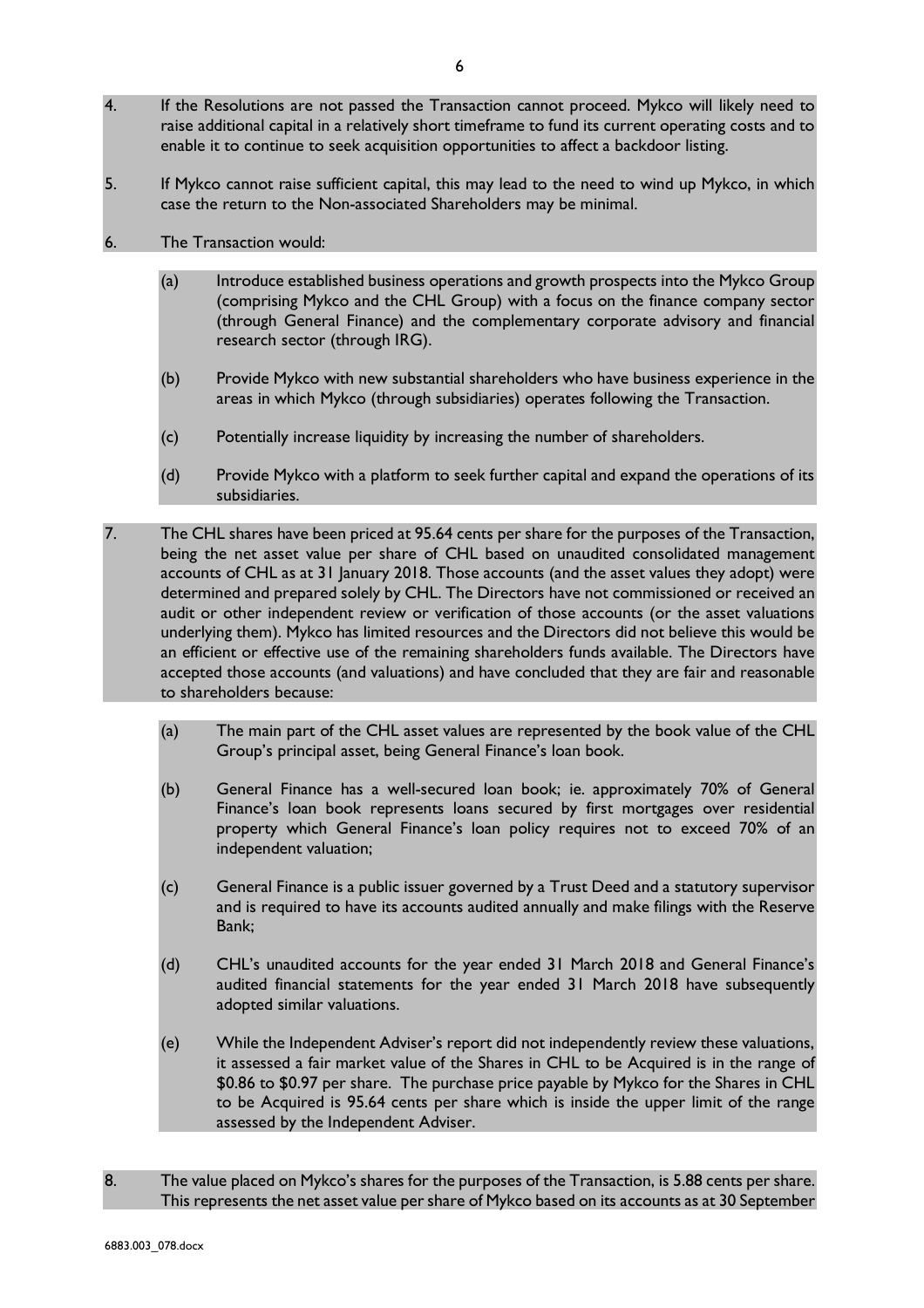2017. Mykco is a publicly listed company and the value of 5.88 cents per share is a value taken from accounts of Mykco that are required to be made publicly available. While 5.88 cents per share represents a discount of 2% to Mykco's share price immediately prior to the announcement of the Transaction, it also represents a premium of 9% over the volume weighted average price of Mykco's shares in the 6 month period leading up to the announcement of the Transaction.

- 9. Since the pricing for the Transaction was determined, CHL has continued to make profits and Mykco has continued to incur costs that are not compensated for by equivalent revenue.
- 10. The Independent Adviser, has on page 10 of its Independent Adviser Report, expressed the following opinion on the Transaction, which it refers to as the CHL Transaction:

*"In our opinion, after having regard to all relevant factors, the positive aspects of the CHL Transaction (including the CHL Allotment) significantly outweigh the negative aspects from the perspective of the Non-associated Shareholders"*

## 11. At page 24 of the Independent Adviser Report, the Independent Adviser states:

"*In our opinion, after having regard to all relevant factors, the terms of the CHL Transaction are fair and reasonable to the Non-associated Shareholders and in the best interests of Mykco given the options reasonably available to the Company at the current time."*

# **Resolution 2 – The Management Agreement with Brent Douglas King**

12. The Directors consider that the facts and circumstances described on pages 21 to 23 of this Notice of Meeting make it appropriate and in the best interests of Mykco to appoint Mr King as Managing Director of the Mykco Group as from Completion under a Management Agreement that is to extend to Mykco and its subsidiaries but otherwise is to be on substantially the same terms as, and replace, his current Management Agreement with CHL, as proposed by Resolution 2.

## **Resolution 3 – Directors' Remuneration Fee Pool**

13. The Directors consider that for the reasons set out on page 23 of this Notice of Meeting it is appropriate to increase the total fee pool as proposed by Resolution 3.

**Shareholders should note that these recommendations are based on the Directors' having accepted the net asset value of CHL (including the underlying asset values) as at 31 January 2018 based on unaudited management accounts prepared and determined solely by CHL. The Directors have not commissioned or received audit or other independent review or verification of those accounts (or the asset valuations underlying them). Mykco has limited resources and the Directors did not believe this was an efficient or effective use of the remaining shareholders funds available. The Directors have accepted those accounts (and valuations) and have concluded that they are fair and reasonable to shareholders for the reasons set out above. Valuation and pricing involves judgement, in respect of which views may differ. Therefore, shareholders should ensure they make their own independent decisions, after considering all information in this Notice of Meeting and the accompanying documents, and they should not be guided solely by the recommendations of the Directors.**

See also section 1.8 of the Independent Adviser Report on page 6 where the Independent Adviser states that each shareholder's circumstances and objectives are unique and it is not possible to report on the merits of the issue of the Mykco shares to be issued to the Vendors and the fairness of the Transaction in relation to each shareholder.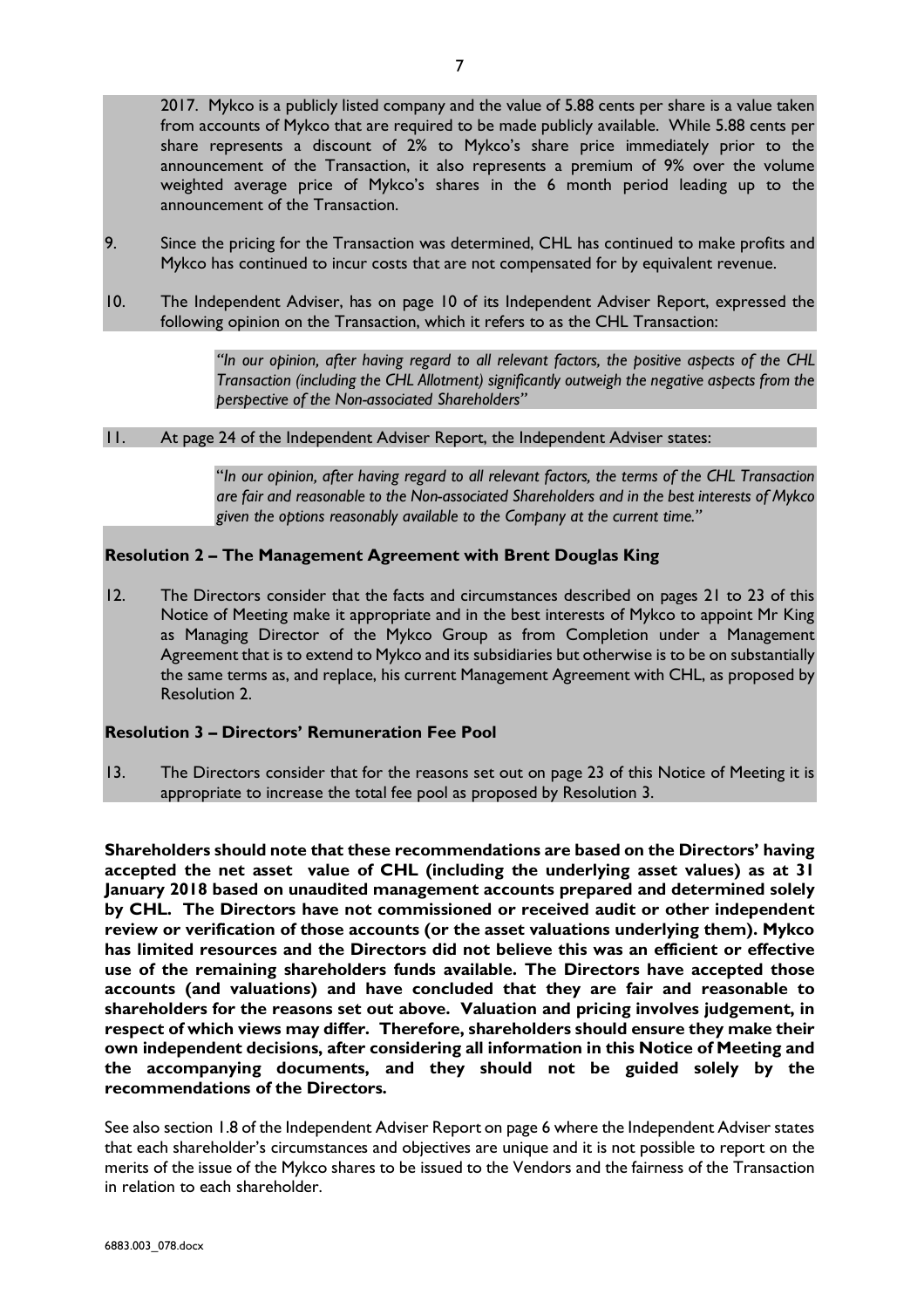Directors' interests in the Resolutions are summarised in the following table:

| <b>Brent Douglas King</b>                                          |    | 1. Brent is interested in Resolution 1 (approval of the Transaction)<br>because:<br>(a) He holds $1,280,000$ shares in CHL (19.66%), and under the<br>Transaction is to receive 20,825,600 (16.80%) of the expanded<br>shares in Mykco which in addition to the 122,566 shares in<br>Mykco he already owns would bring his total shareholding in<br>Mykco to 20,948,166 shares (16.90%);<br>(b) He is an associate of Barter Investments Limited and Garth<br>William Ward, and collectively these persons hold 1,455,000<br>shares in CHL (22.34%), and under the Transaction these<br>persons are to receive (collectively) 23,672,850 (19.10%) of the<br>expanded shares in Mykco, which in addition to the 2,510,241 |
|--------------------------------------------------------------------|----|--------------------------------------------------------------------------------------------------------------------------------------------------------------------------------------------------------------------------------------------------------------------------------------------------------------------------------------------------------------------------------------------------------------------------------------------------------------------------------------------------------------------------------------------------------------------------------------------------------------------------------------------------------------------------------------------------------------------------|
|                                                                    |    | shares in Mykco they already collectively own would bring their<br>collective shareholding to 26,183,091 shares in Mykco<br>$(21.13\%).$                                                                                                                                                                                                                                                                                                                                                                                                                                                                                                                                                                                 |
|                                                                    |    | 2. Brent is also interested in Resolution 1 because he is also a director<br>of CHL and GF and is the sole director of CHL's other subsidiary,<br>IRG.                                                                                                                                                                                                                                                                                                                                                                                                                                                                                                                                                                   |
|                                                                    |    | 3. Brent is interested in Resolution 2 (approval of the Management<br>Agreement) as the Management Agreement for which approval is<br>sought under Resolution 2 is with him.                                                                                                                                                                                                                                                                                                                                                                                                                                                                                                                                             |
|                                                                    |    | 4. Brent is interested in Resolution 3 (approval of the Directors'<br>remuneration fee pool) because he is a director of each of Mykco,<br>CHL, GF and IRG.                                                                                                                                                                                                                                                                                                                                                                                                                                                                                                                                                              |
| Rewi Hamid Bugo                                                    |    | 1. Rewi is interested in Resolution 1 (approval of the Transaction)<br>because his company, Borneo Capital Limited, holds 2,000,000<br>shares in CHL (30.71%) and under the Transaction is to receive<br>32,540,000 shares in Mykco (26.25%) in exchange for its shares in<br>CHL.                                                                                                                                                                                                                                                                                                                                                                                                                                       |
|                                                                    | 2. | Rewi is also interested in Resolution 1 because he is a director of<br>CHL.                                                                                                                                                                                                                                                                                                                                                                                                                                                                                                                                                                                                                                              |
|                                                                    | 3. | Rewi is interested in Resolution 3 (approval of the Directors'<br>remuneration fee pool) because he is a director of Mykco.                                                                                                                                                                                                                                                                                                                                                                                                                                                                                                                                                                                              |
| Huei Min (Lyn) Lim, Simon<br>John McArley and Graeme<br>lain Brown | I. | Lyn, Simon and Graeme are each interested in Resolution 3<br>(approval of the Directors remuneration fee pool) as they are all<br>directors of Mykco.                                                                                                                                                                                                                                                                                                                                                                                                                                                                                                                                                                    |

## *NZX Accepts No Responsibility*

This Notice of Meeting has been approved by NZX. However, NZX accepts no responsibility for any statement made in this Notice of Meeting.

## *Special Resolution*

Resolution 1 is a special resolution. A special resolution means a resolution passed by a majority of 75% or more of the votes of those shareholders of the company entitled to vote and voting on the resolution in person or by proxy.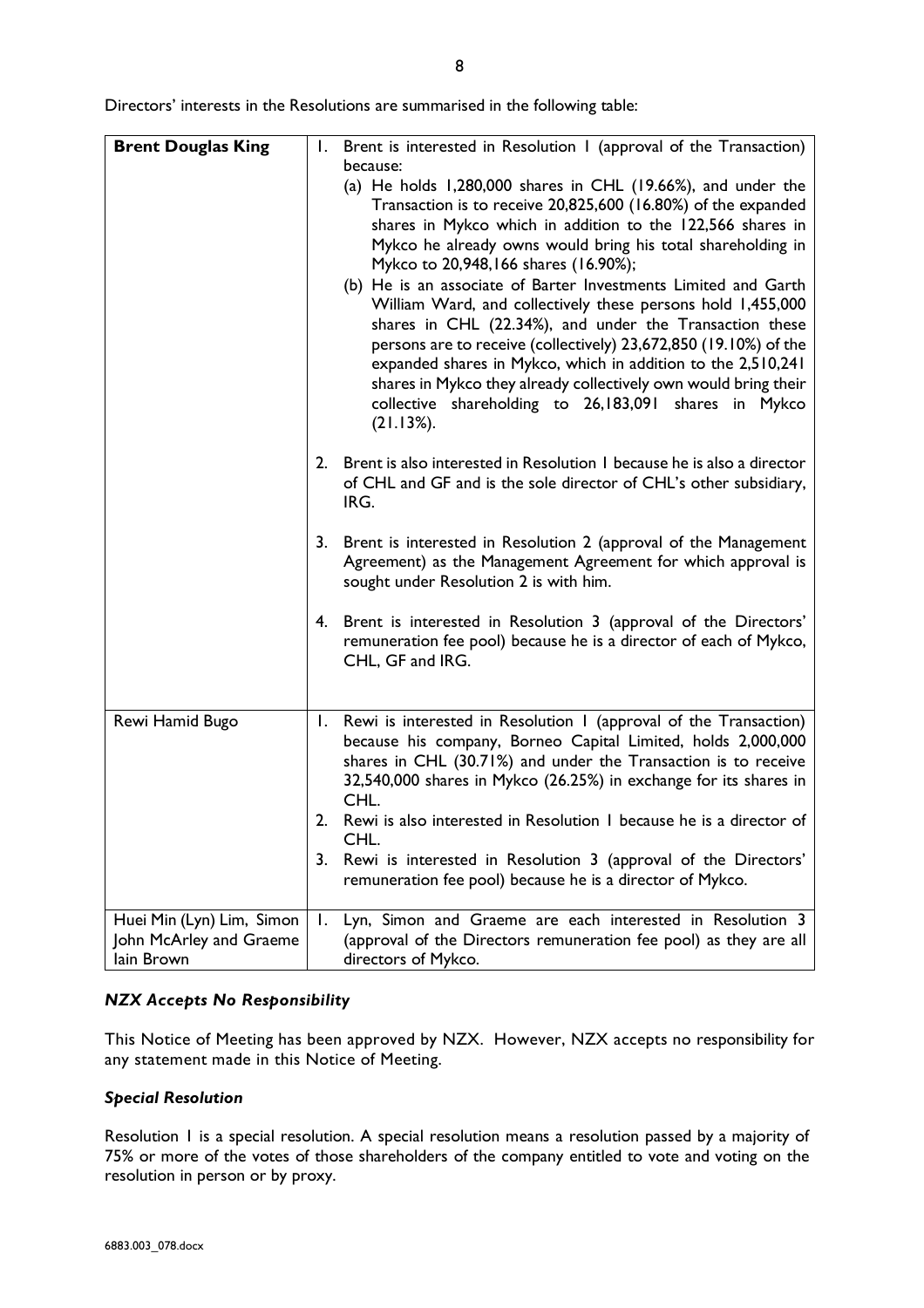A special resolution is required to comply with Section 129 of the Companies Act (relating to Major Transactions) (for why Section 129 applies see the subheading **Section 129 of the Companies Act** under the heading **Requirement for Resolutions** (**Resolution 1**) on page 24).

Resolution 1 is also required to be passed as an ordinary resolution to comply with NZAX Listing Rules 7.3.1 (relating the the issue of equity securities), 7.5 (relating to the issue of securities affecting control), 9.1.1 (relating to changes in the essential nature of an issuer's business and also relating to Major Transactions), 9.2.1 (relating to transactions with Related Parties) and Rule 7(d) of the Takeovers Code. (for the reasons why this is the case, see the subheadings **NZAX Listing Rule 7.3.1, NZAX Listing Rule 7.5, NZAX Listing Rule 9.1.1, NZAX Listing Rule 9.2.1. and the Takeovers Code** under the heading **Requirement for Resolutions** (**Resolution 1**) on pages 24 to 30).

The passing of a special resolution means that the threshold for the passing of an ordinary resolution is also passed.

# *Ordinary Resolution*

Resolution 2 is required to be passed as an ordinary resolution to comply with NZAX Listing Rule 9.2.1 (relating to transactions with Related Parties). For the reasons why this is the case, see **Requirement for Resolutions (Resolution 2)** on page 30.

Resolution 3 is required to be passed as an ordinary resolution to comply with NZAX Listing Rule 3.4 (relating to Directors' Remuneration). For the reasons why this is the case, see **Requirement for Resolutions (Resolution 3)** on pages 30 and 31**.**

An ordinary resolution means a resolution passed by a simple majority of the votes of those shareholders of the company entitled to vote and voting on the resolution in person or by proxy.

# *Minority Buy-out Rights*

If Resolution 1 is passed any shareholder who has cast all of the votes attached to shares registered in that shareholder's name (and having the same beneficial owner) against Resolution 1, is entitled to require Mykco to purchase those shares in accordance with section 111 of the Companies Act. A shareholder must have cast all the votes attached to the shares registered in that shareholder's name and having the same beneficial owner against Resolution 1 to be entitled to require Mykco to purchase those shares. If shareholders wish to exercise that entitlement they must contact Mykco within 10 working days of the passing of Resolution 1. If a shareholder exercises that entitlement, Mykco must purchase that shareholder's shares unless the Court grants an exemption under section 114 of the Companies Act. Mykco would apply for an exemption if, as a consequence of shareholders exercising their rights, the Board formed the view that any of the grounds set out in section 114 existed.

## *Proxies and Representatives*

Shareholders may exercise their right to vote at the meeting either by being present in person or by appointing a proxy to attend and vote in their place. A proxy need not be a shareholder of Mykco. Shareholders who are not entitled to vote may be appointed as proxies, but such shareholders and their associated persons are not entitled to vote if appointed as discretionary proxies (hence discretionary proxies cannot be conferred on Brent Douglas King, Barter Investments Limited or Garth William Ward). If you wish, you can appoint the Chair of the Meeting as your proxy, but not as a discretionary proxy. If the form is returned without a direction as to how the proxy shall act on a resolution, or the intention is unclear the proxy would abstain. A body corporate shareholder may appoint a representative to attend the meeting on its behalf. A proxy form is enclosed with this notice.

If you wish to vote by proxy you must complete the attached form and produce it to Mykco by delivering it to Mykco's Share Registrar, Computershare Investor Services Limited, Level 2, 159 Hurstmere Road, Takapuna, Auckland, New Zealand or by posting it to The Share Registrar, Mykco Limited, c/- Computershare Investor Services Limited, Private Bag 92119, Auckland 1142 New Zealand (in each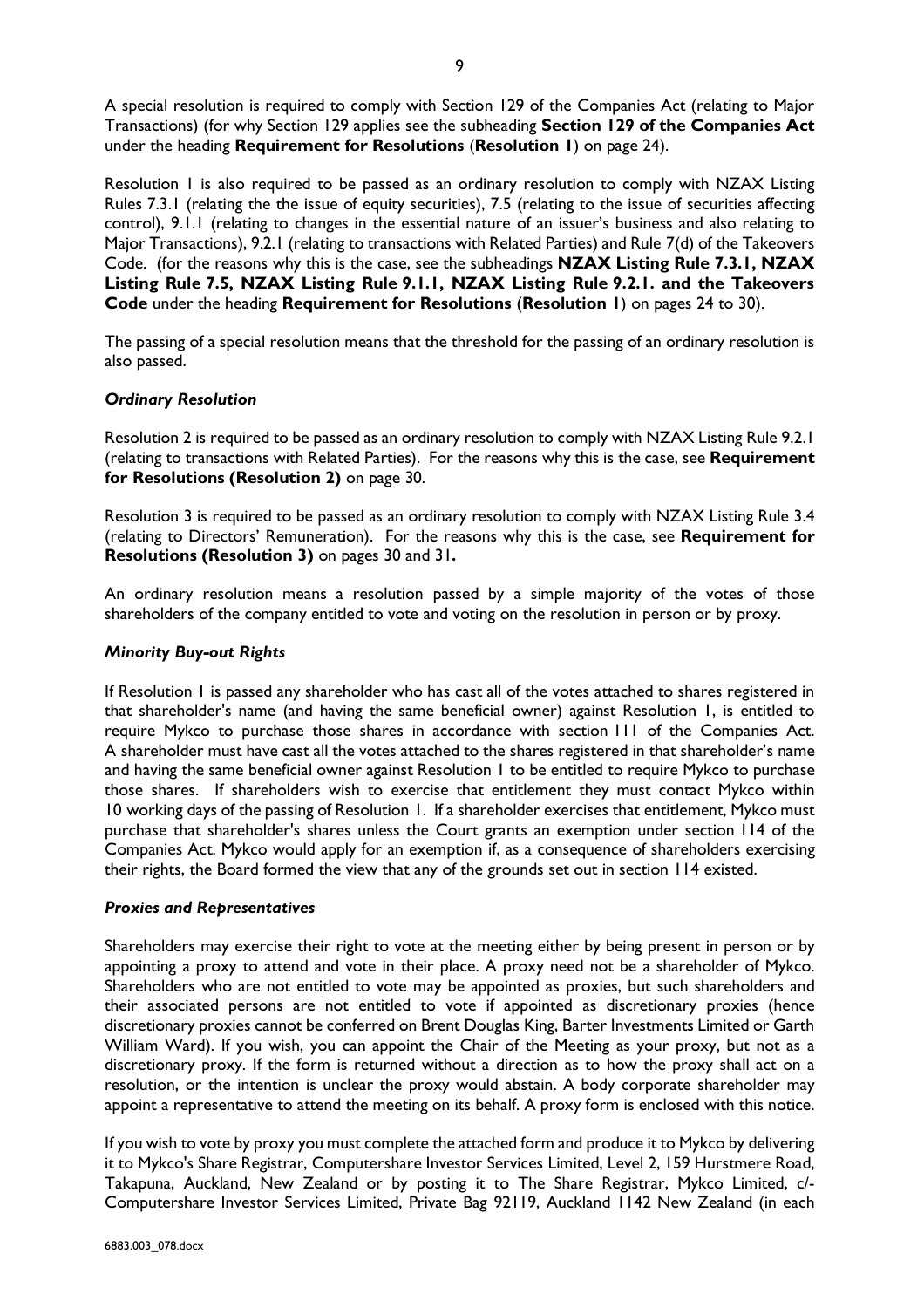case, so as to be received no later than 48 hours before the meeting is due to begin (i.e before 1pm on 29 July 2018).

Postal voting is not available.

By order of the Board

 $\mathbb{B}^6$ 

Brent King Chair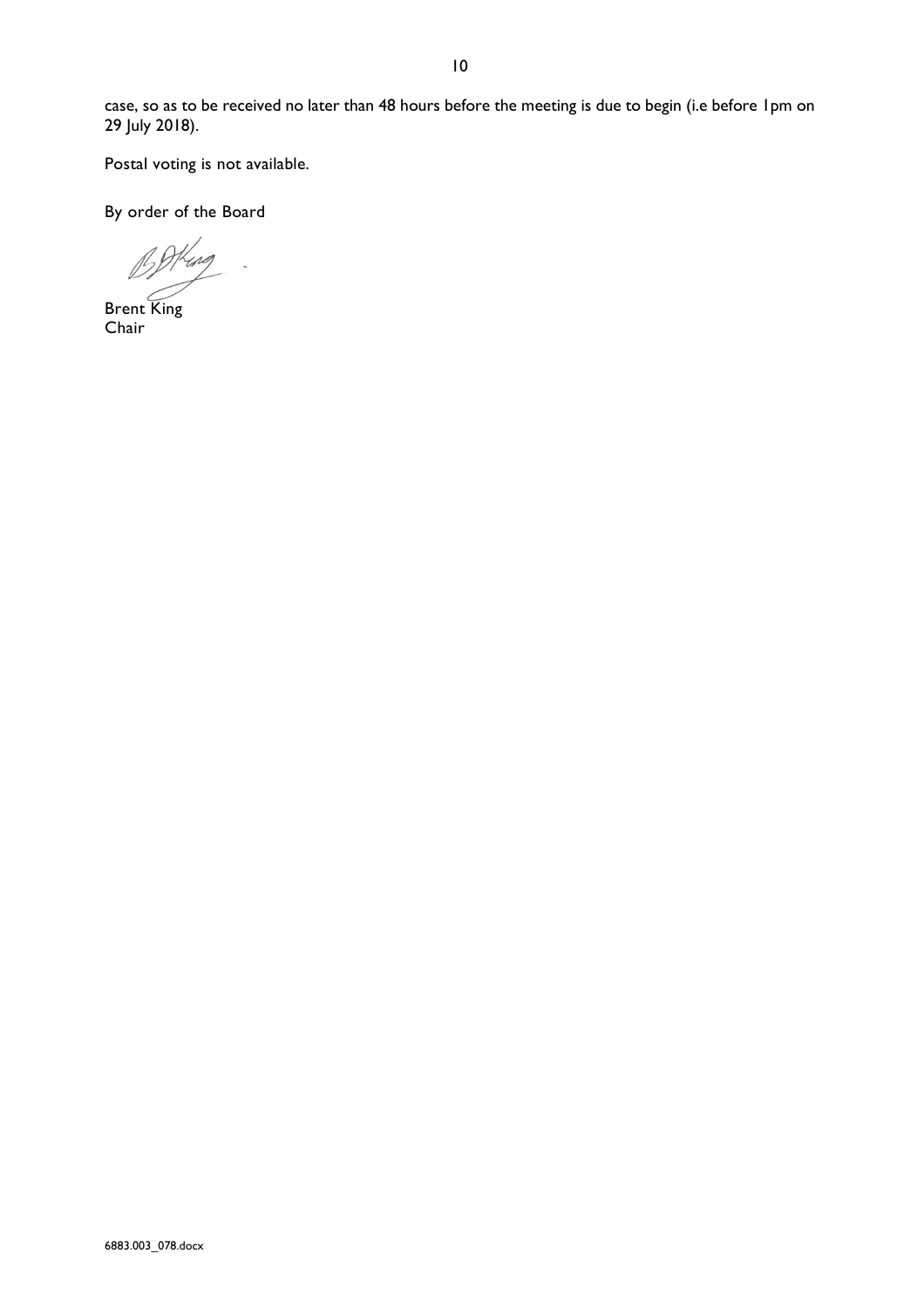# **EXPLANATORY NOTES**

## **INTRODUCTION**

Mykco is presently a listed shell. Mykco had net assets of \$1,152,957 as at 30 September 2017 (30 September 2016: \$1,112,839) and cash reserves of \$346,388 at 30 September 2017 (30 September 2016: \$489,516).

Subsequent to the sale of Mykco's core business in September 2015, Mykco has considered a number of different investment and capital raising opportunities to utilise Mykco's NZAX listing and create value for shareholders.

Mykco has continued to operate as a listed company on a minimal operating budget over the past 12 months. However, the Directors consider that Mykco's current situation is not sustainable.

Moreover, Mykco is paying its own costs associated with the Transaction. These are a substantial amount for Mykco. It is unlikely that Mykco would have the cash resources to fund the costs of any further transaction should shareholders not pass the Resolutions.

Mykco's costs associated with the Transaction include legal fees (including legal fees associated with preparation of this Notice of Meeting and the Disclosure Document), independent adviser's fees, NZX fees, the costs of convening and holding the shareholders' meeting and Directors' fees.

It is envisaged that the quantum of Mykco's costs of the Transaction will be approximately \$150,000.

### **THE TRANSACTION**

On 28 May 2018, Mykco entered into a Share Purchase Agreement (**Transaction Agreement**) with all the shareholders of CHL (other than itself) to acquire all the shares in CHL (except for the 100,000 shares it already owns).

As the Transaction involves the shareholders of CHL (other than Mykco) swapping their shares for shares in Mykco, Mykco does not need to raise any funds in order to complete the Transaction.

## **Dilution Effect**

Resolution 1 will have the following dilutionary effect on shareholders if passed:

| Shares on issue prior to the Transaction                      | 19,616,874  |
|---------------------------------------------------------------|-------------|
| Shares to be issued under the Transaction                     | 104,323,240 |
| Total shares on issue after the Transaction                   | 123,940,114 |
| Example shareholder: pre-Transaction percentage shareholding  | 5.10%       |
| Example shareholder: post-Transaction percentage shareholding | 0.81%       |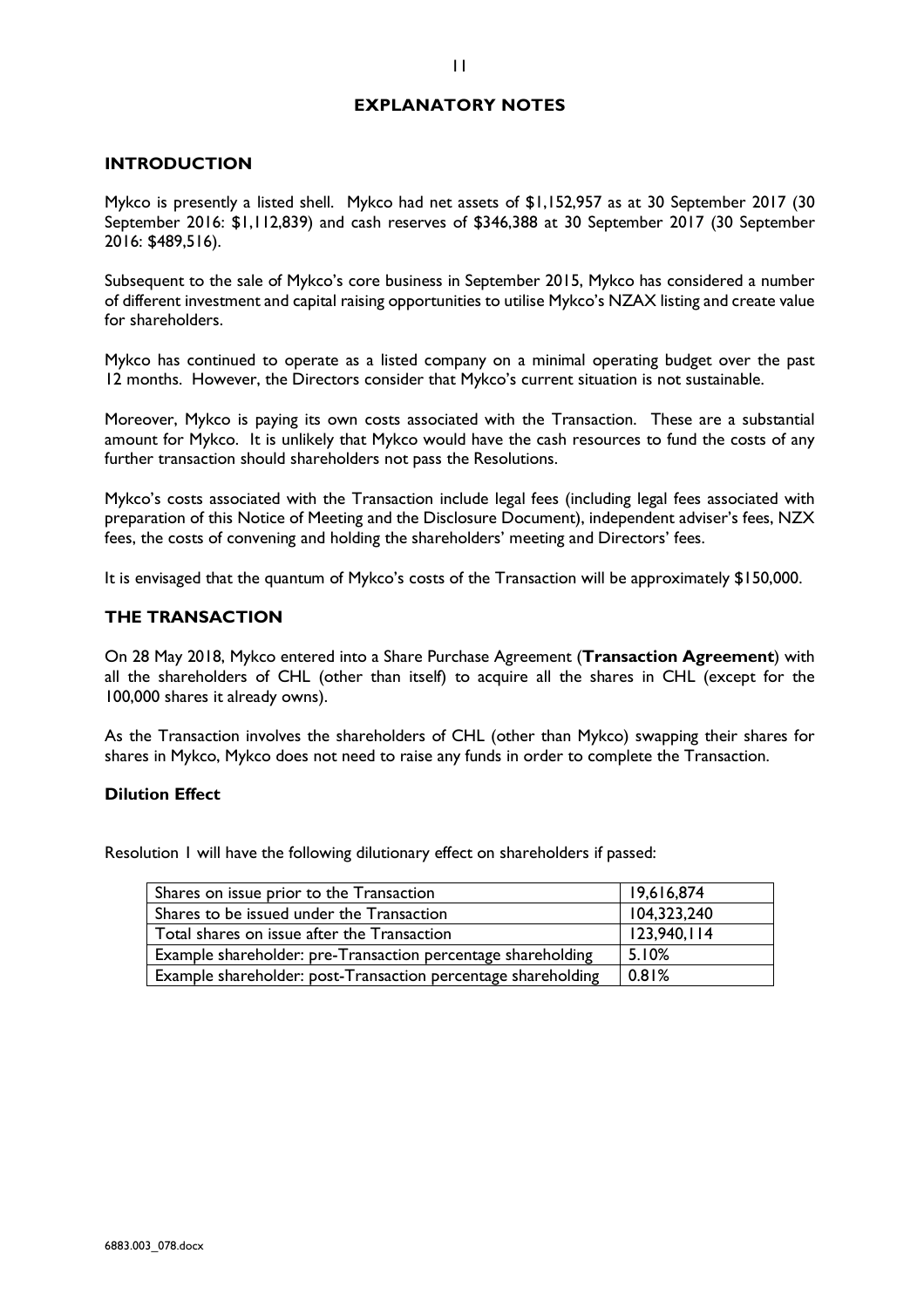| Mykco Shareholding Levels Post the Transaction |               |         |               |                         |         |
|------------------------------------------------|---------------|---------|---------------|-------------------------|---------|
|                                                | Current       |         | <b>CHL</b>    | <b>Post Transaction</b> |         |
|                                                | Allotment     |         |               |                         |         |
|                                                | No. of Shares | ℅       | No. of Shares | No. of Shares           | %       |
| Non-                                           | 17,106,633    | 87.20%  |               | 17,106,633              | 13.80%  |
| associated                                     |               |         |               |                         |         |
| Shareholders                                   |               |         |               |                         |         |
|                                                |               |         |               |                         |         |
| <b>Borneo</b>                                  |               |         | 32,540,000    | 32,540,000              | 26.25%  |
|                                                |               |         |               |                         |         |
| King                                           | 2,510,241     | 12.80%  | 23,672,850    | 26,183,091              | 21.13%  |
| Associates                                     |               |         |               |                         |         |
|                                                |               |         |               |                         |         |
| <b>CHL</b><br>Other                            |               |         | 48, 110, 390  | 48, 110, 390            | 38.82%  |
| <b>Shareholders</b>                            |               |         |               |                         |         |
| Total                                          | 19,616,874    | 100.00% | 104,323,240   | 123,940,114             | 100.00% |
|                                                |               |         |               |                         |         |

The dilutionary effect on particular groups of shareholders is set out below:

The Transaction will result in each shareholder's shareholding in Mykco being materially diluted.

The number of shares the holder has in Mykco following the Transaction will remain unchanged by the Transaction, but the percentage of shares that the shareholder holds in Mykco will be reduced because of the dilutionary effect.

The Transaction will result in 86.2% of the shares in Mykco being held by Borneo, the King Associates and other CHL shareholders, and 13.8% being held by Non-associated Shareholders.

Mykco's share price may also be volatile as Mykco's new business operations are assessed and priced by the market.

See also sections 2.7 to 2.9 of the Independent Adviser Report on pages 15 to 18.

## *Relationship to Market Price*

As at 28 May 2018 (being the date the Transaction was announced publicly through the NZX market) the last reported sale price of a share in Mykco on the NZAX was 6 cents per share. The proposed share issues under Resolution 1 will be undertaken at a price of 5.88 cents per share. This represents a discount of 2% to the market share price on the date the Transaction was entered into and announced publicly through the NZX market (where the market share price is Mykco's Average Market Capitalisation (as defined in the NZAX Listing Rules) per share on that date). See also sections 4.8 and 7.2 of the Independent Adviser Report on page 29 and pages 43 to 45.

Shareholders should note that Mykco's share price for the purposes of the Transaction (5.88 cents per share) is a calculation of Mykco's net assets per share as at 30 September 2017, based on unaudited accounts of Mykco as at that date. Directors considered that a price based on the net assets of Mykco disclosed in its latest available accounts, was a more reliable guide to value than Mykco's share price, given that Mykco's shares tend to be traded irregularly and in limited volumes due to Mykco being a shell that does not carry on any business. While Directors consider that Mykco's share price is not necessarily a reliable guide to value, a current share price has nevertheless been disclosed to enable shareholders to have maximum available information when making their decision (see also the comments made in section 7.2 of the Independent Adviser Report on pages 43 to 45).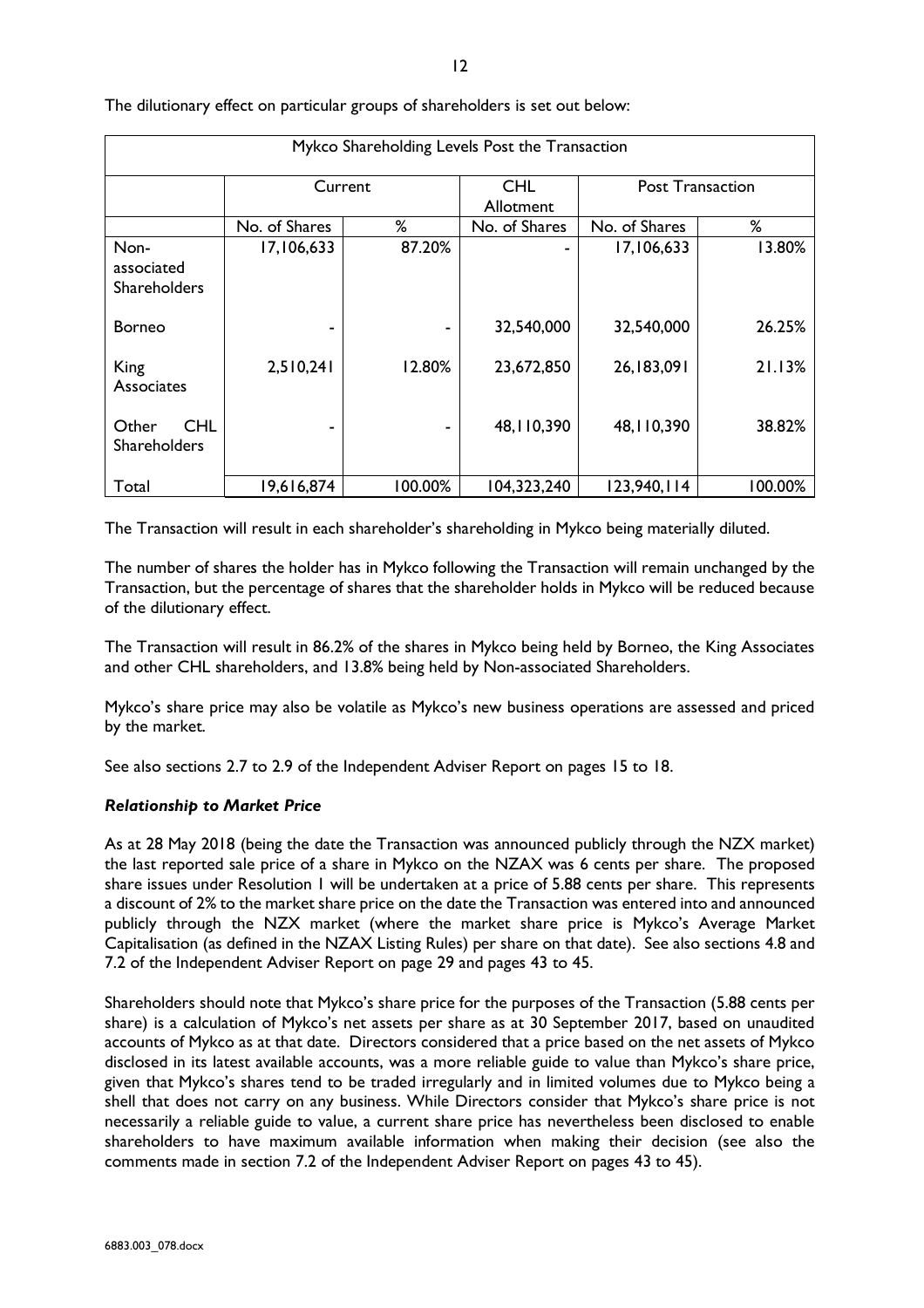When determining a price for Mykco's shares for the purposes of the Transaction, Directors worked from the latest publicly available financial information for Mykco, being the interim unaudited accounts for the six months ended 30 September 2017. While Mykco's interim accounts to 30 September 2017 are unaudited, they are nevertheless all that was required of Mykco at the time Directors priced the Transaction.

When determining a price to be offered for the Shares in CHL to be Acquired, Directors considered CHL's latest available management accounts as at 31 January 2018. CHL's main asset is General Finance, which is a public issuer with a statutory supervisor. The majority of its loan book is secured by first mortgages (see item 7 of the Directors' reasons for their recommendation on page 6). The Directors have not commissioned or received audit or other independent review or verification of the CHL management accounts (or the asset valuations underlying them). Mykco has limited resources and the Directors did not believe this was an efficient or effective use of the remaining shareholders' funds available.

# **Minimum Holding**

The minimum holding of shares that any shareholder can hold in Mykco (*Minimum Holding*) is 2,000 shares as at the date of this Notice of Meeting.

Under Mykco's constitution the Board may at any time give notice to a shareholder holding less than a Minimum Holding of shares of any class that if at the expiration of 3 months after the date the Notice is given, the shareholder still holds less than a Minimum Holding of shares of that class the Board may sell those shares. Where that power of sale arises, Mykco must account to the shareholder for the net proceeds of the sale (after the deduction of reasonable sale expenses).

# **Mykco Group**

In the event the Transaction proceeds, Mykco would own CHL. CHL already wholly owns General Finance and IRG. CHL, General Finance and IRG are referred to collectively as **the CHL Group**. CHL acquired both General Finance and IRG on 19 December 2017.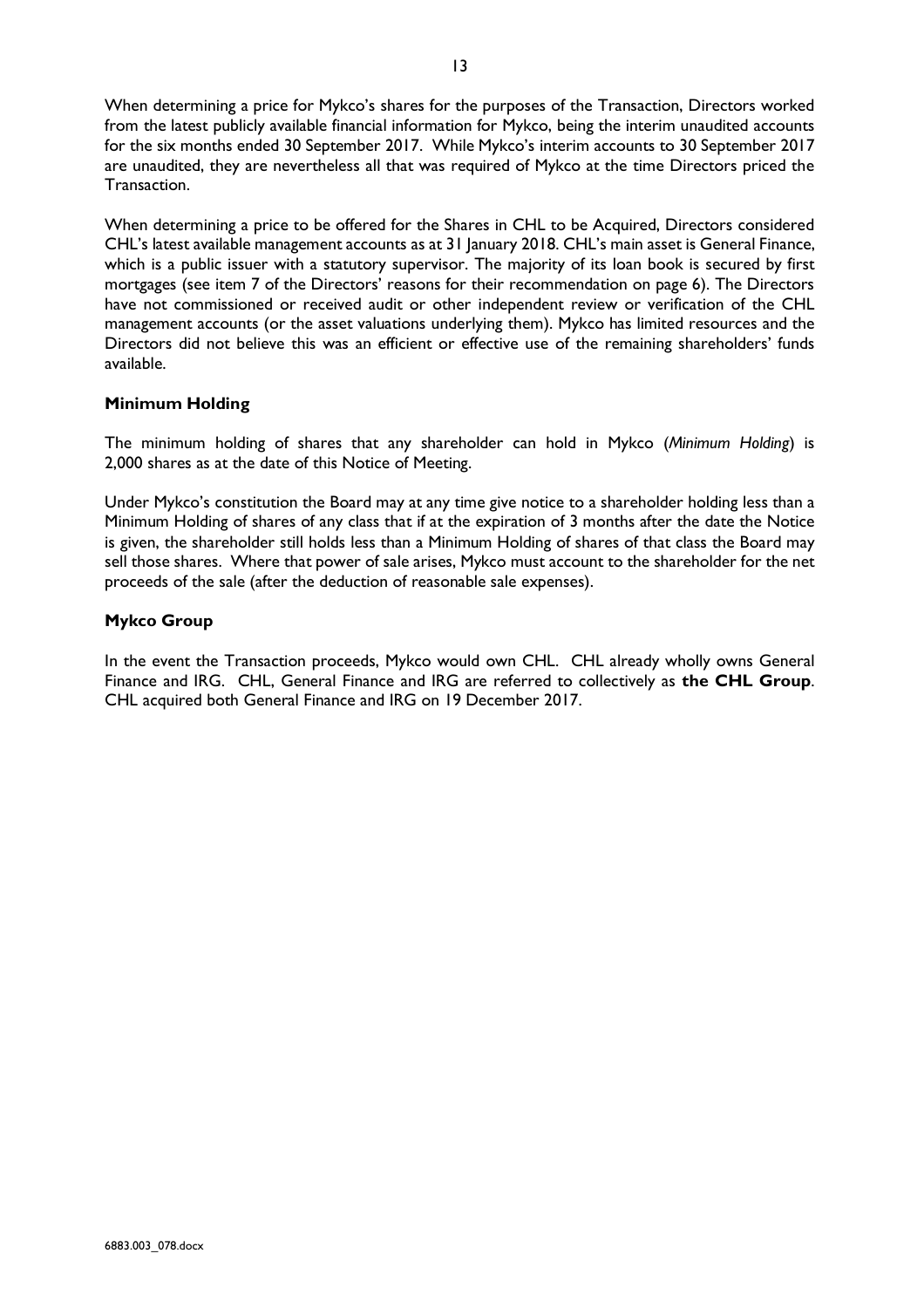

The following diagram shows the structure of the Mykco Group on completion of the Transaction: **Mykco Shareholding Levels Post the Transaction**

See also the table in section 1.3 of the Independent Adviser Report on page 3.

CHL paid \$4,721,835 for General Finance. This compared with the net assets for General Finance of \$3,111,836 as at 19 December 2017. Hence the purchase price was \$1,610,000 higher than the net assets of General Finance. If CHL were to establish a new non-bank deposit taker there would be significant costs such as incorporation, appointing directors and officers, adopting governance and compliance policies, securing premises, employing staff, setting up accounting and IT systems, appointing accountants, lawyers, auditors, and a share registrar, establishing relationships with mortgage brokers, appointing a supervisor, preparing and filing a trust deed and product disclosure statement, obtaining a licence from the Reserve Bank, attracting deposits and sourcing loans. These costs are not directly incurred if CHL acquires General Finance. After completion of the acquisition of CHL the directors will determine with the assistance of qualified advisors if any of the above costs can be quantified and should be recorded as specific intangible assets. After providing for these specific intangible assets the balance of the \$1,610,000 payment will be accounted as goodwill.

CHL purchased the shares in General Finance with cash raised from wholesale investors.

CHL's purchase price for IRG was \$1,100,000. This compared with net assets for IRG of approximately \$110,000 at 30 September 2017. Hence the purchase price was \$1,000,000 above the net assets of IRG and reflects the value of IRG not included in net assets. The value will be attributable to its people, its business relationships, and its operating authorities. These include the personal value of its Managing Director, Brent King, a person with extensive experience in financial markets, its client base, its status as an NZAX Sponsor and NXT Adviser, and the publisher of the Investment Yearbook and its ability to leverage these to produce financial advisory income, plus income from investment banking activities (IRG has acted as a sponsor of various listings on the NZAX). After completion of the acquisition of CHL the directors will determine with the assistance of qualified advisors if any of the above costs and relationships can be quantified and should be recorded as specific intangible assets. After providing for these specific intangible assets the balance of the \$1,000,000 payment will be accounted as goodwill.

The purchase price for the shares in IRG was satisfied by CHL issuing 1,000,000 shares to the vendor of IRG (Brent Douglas King) on a one for one basis, and undertaking to pay him 100,000 Bartercard Trade Dollars for the balance.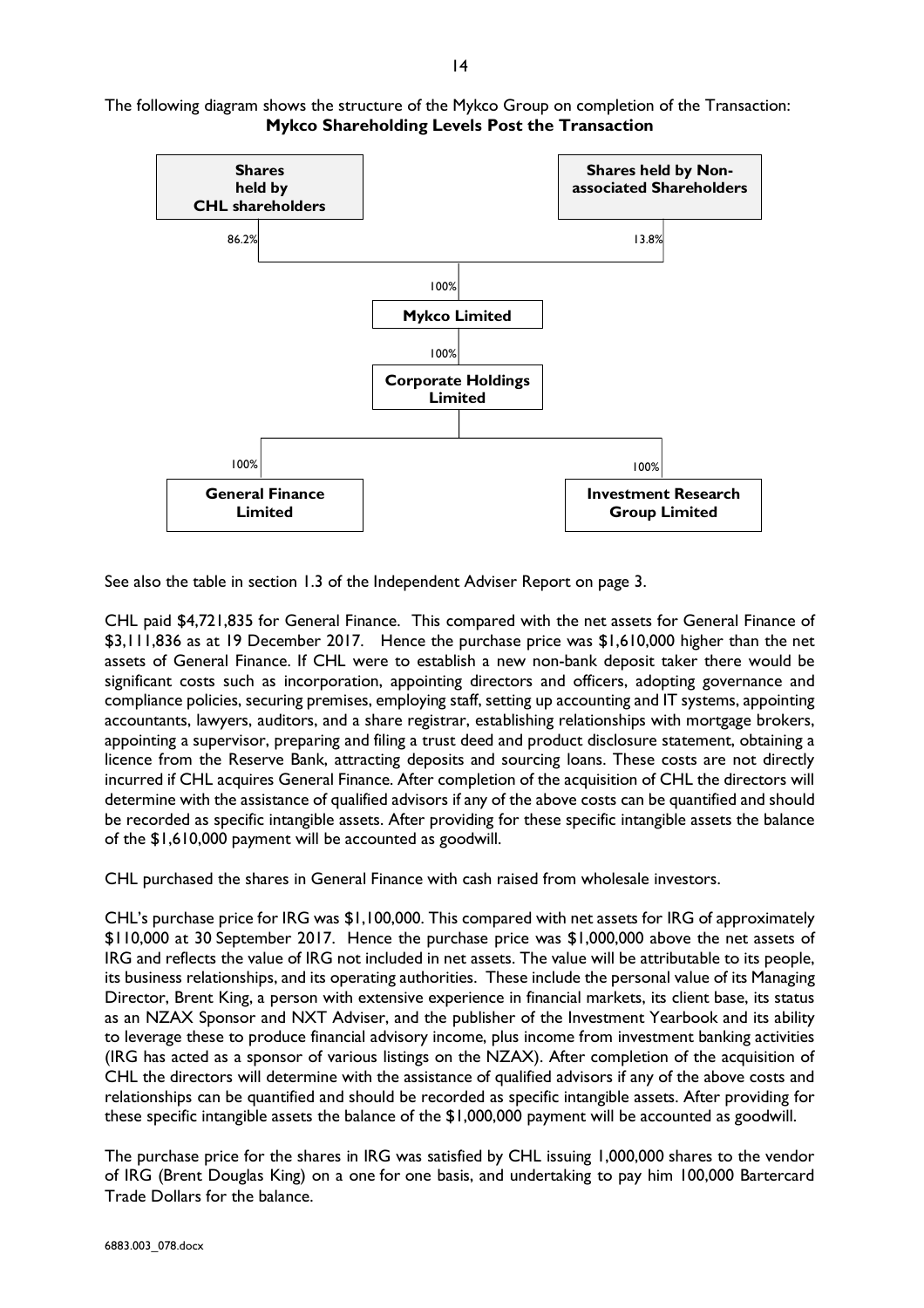The payment in addition to the net assets of General Finance and IRG paid by CHL for General Finance and IRG can be tested by comparing the net asset value of CHL used for the purpose of the Transaction of \$6,228,370, which values intangible assets including goodwill at book value, with a value for CHL using another commonly applied methodology. In its Independent Adviser Report, the Independent Adviser assesses the fair market value of the Shares in CHL to be Acquired based on a capitalisation of earnings methodology at between \$0.86 and \$0.97 per share. (see page 42 of the Independent Adviser Report). This value is comparable to the net asset value of CHL used for the purpose of the Transaction, of \$6,228,370, which includes intangible assets and goodwill.

# **Evaluation of the Transaction**

The key positive and negative aspects of the Transaction are outlined in the Independent Adviser Report in section 2.2 on pages 8 to 10. See also the remainder of section 2 which is on pages 7 to 22 of the Independent Adviser Report.

For the Directors' recommendation relating to the Transaction, the reasons for their recommendation, and their interests in the Transaction see pages 5 to 8.

Shareholders should appreciate that they need not approve the Resolutions, even if there are considered to be few negatives. See also sections 2.17 to 2.19 of the Independent Adviser Report on pages 21 and 22 for further detail on shareholder options and how shareholders may choose to vote on the Resolutions.

## **Summary of the Independent Adviser Report**

In assessing the merits of the Transaction, shareholders should consider the summary of the positives and negatives of the Transaction set out in the Independent Adviser Report and referred to on pages 8 to 10. Shareholders should also consider section 2 of the Independent Adviser Report on pages 7 to 22, including in particular the summary of the evaluation of the merits of the Transaction in section 2.2 on pages 8 to 10 and an evaluation of the fairness of the Transaction in section 3 on pages 23 and 24. The impact on the control position of Mykco as a result of the Transaction is discussed in sections 2.7 and 2.8 of the Independent Adviser Report on pages 15 to 17. The implications of the Transaction not being approved are set out in section 2.17 of the Independent Adviser Report on pages 21 and 22.

When considering the Independent Adviser Report, shareholders should also consider the Directors' recommendation on page 5 and the comments made by Directors relating to valuation under the heading Directors' Recommendation on page 5 to 7.

The Independent Adviser's opinion is to be considered as a whole. Selecting portions of the analyses or factors considered by it, without considering all the factors and analyses together, would create a misleading view of the process underlying the opinion. The preparation of an opinion is a complex process and is not necessarily susceptible to partial analysis or summary. For the avoidance of doubt, shareholders are encouraged to read the Independent Adviser Report in full.

The issue price of the Mykco shares to be issued to the Vendors under the Transaction does not necessarily reflect what the shares will trade at on the NZAX following completion of the Transaction (**Completion**).

# **Material Terms of the Transaction**

Mykco entered into the Transaction Agreement on 28 May 2018 to purchase all the 6,512,000 shares in CHL except for the 100,000 shares Mykco already owns.

The Transaction Agreement supersedes the potential transaction announced to the market on 31 March 2017 (with an update on 20 December 2017).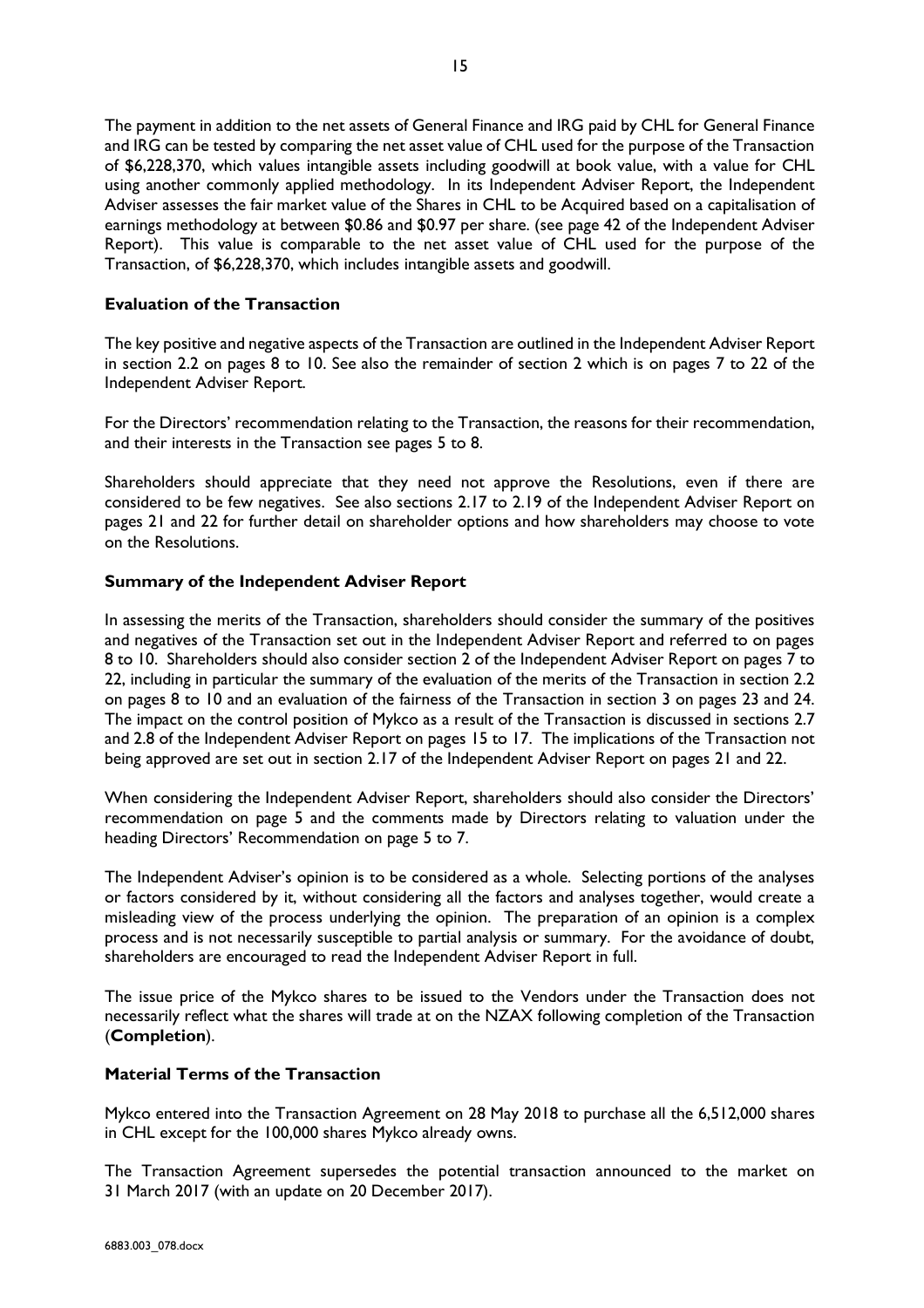CHL owns:

16

- (a) General Finance, a non-bank deposit taker, which operates as a finance company; and
- (b) IRG, a corporate advisory and financial research company, which is an NZX Sponsor and NXT Adviser and the publisher of the Investment Yearbook.

The following is a summary of the material commercial terms of the Transaction Agreement. See also section 2.1 of the Independent Adviser Report on page 7 where the Independent Adviser lists factors which in its view an assessment of the merits of the Transaction should focus on, and section 2.2 of the Independent Adviser Report on pages 8 to 10 where the Independent Adviser provides a summary of the evaluation of the merits of the Transaction. See also the conclusion of the Independent Adviser in section 2.3 of the Independent Adviser Report on page 12 where the Independent Adviser states that it considers the rationale of the Transaction to be sound, and section 3 of the Independent Adviser Report where the Independent Adviser concludes on page 24 that the Transaction is fair and reasonable to the Non-associated Shareholders and in the best interests of Mykco given the options reasonably available to Mykco at the current time.

## *Purchase Price*

The purchase price for the Shares in CHL to be Acquired under the Transaction Agreement is \$6,132,436.80 (**Purchase Price**).

The Purchase Price represents 95.64 cents per CHL share, being the net assets per share for CHL derived from management accounts of CHL prepared as at 31 January 2018.

### *Consideration*

The Purchase Price is to be satisfied by the issue of 104,323,240 fully paid ordinary shares in Mykco (**Mykco Shares to be issued to the Vendors**).

The consideration to satisfy the Purchase Price represents 16.27 shares in Mykco in exchange for each Share in CHL to be Acquired.

The multiplier represents:

- (a) 95.64 cents (see the heading Purchase Price above); divided by
- (b) 5.88 cents, being the net assets per share of Mykco as at 30 September 2017 based on unaudited interim accounts of Mykco as at that date.

95.64 cents represents total assets of \$16,382,186, minus total liabilities of \$10,153,816, i.e. \$6,228,370 (being net assets), divided by 6,512,000 shares on issue. The accounts of CHL used to price the CHL shares for the purposes of the Transaction include goodwill of \$2,673,066 paid on the acquisitions of General Finance and IRG.

5.88 cents represents total assets of \$1,168,964 minus total liabilities of \$16,007, i.e. \$1,152,957 (being net assets), divided by 19,616,874 shares on issue.

See also section 2.4 of the Independent Adviser Report on pages 12 to 14 where the Independent Adviser states that it considers the issue price of 5.88 cents per share to be fair to the Non-associated Shareholders.

See the heading Relationship to Market Price on page 12 for further details relating to the pricing of the Transaction.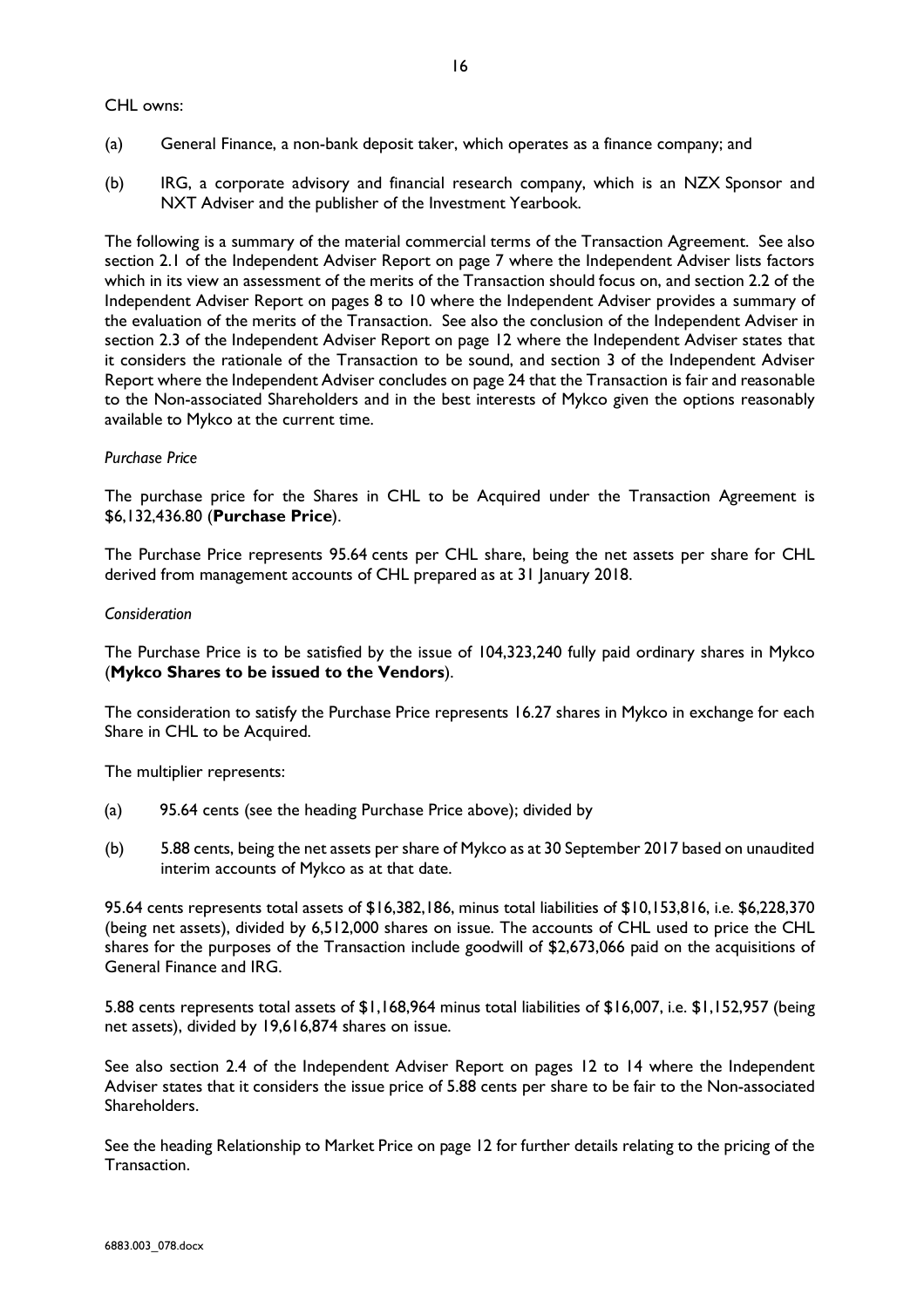## *Conditions*

The Transaction is conditional upon the following conditions (**Conditions**):

- (a) *Consent of Supervisor:* CHL and Mykco approaching and obtaining the written consent of Covenant Trustee Services Limited (*Supervisor*) as supervisor of General Finance under a Trust Deed dated 2 November 2004 (as amended), to the Transaction and to continue in their role as supervisor of General Finance after Completion on terms that are acceptable to CHL and Mykco (acting reasonably).
- (b) *Reserve Bank Consent:* CHL and Mykco approaching and obtaining the written consent of the Reserve Bank under section 43 of the Non-Bank Deposit Takers Act 2013 to the Transaction on terms that are acceptable to CHL and Mykco (acting reasonably).
- (c) *Approvals:* Mykco obtaining all shareholder and other approvals required to implement the Transaction and the transactions to be entered into pursuant to the Transaction or contemplated by the Transaction in compliance with the Companies Act 1993, NZAX Listing Rules, the Takeovers Code and any other applicable laws and any contracts binding on Mykco on a basis that is acceptable to CHL and Mykco (acting reasonably).

The date for satisfaction of the Conditions is 31 July 2018 or such later date as may be agreed between the parties. If the Conditions are not satisfied by this date, then any party to the Transaction Agreement may cancel it by written notice to the other party.

The Independent Adviser states in section 2.4 of the Independent Adviser Report on page 13 that it is of the view that the Conditions are in line with market practice for transactions of this nature and are not unreasonable.

### *Completion*

Completion of the Transaction (**Completion**) is to take place on or before 3 Business Days after satisfaction of the Conditions. Completion is conditional upon:

- (a) Mykco remaining listed on the NZAX on Completion;
- (b) General Finance's Non-bank Deposit Taker licence remaining in full force and effect on Completion (subject only to any amendments required by the Reserve Bank as a condition of providing its consent, and which have been agreed by CHL and Mykco (acting reasonably));
- (c) General Finance continuing to offer term deposits up to Completion under a Product Disclosure Statement that complies with all applicable laws.

The Independent Adviser states in section 2.4 of the Independent Adviser Report on page 13 that it does not consider any of these matters represents a major impediment to the Completion of the Transaction.

### *Post Completion*

Mykco does not intend to make any immediate changes to its Board following Completion, or to the boards of CHL or any other member of the CHL Group.

Mykco intends following Completion to change its name to General Capital Limited .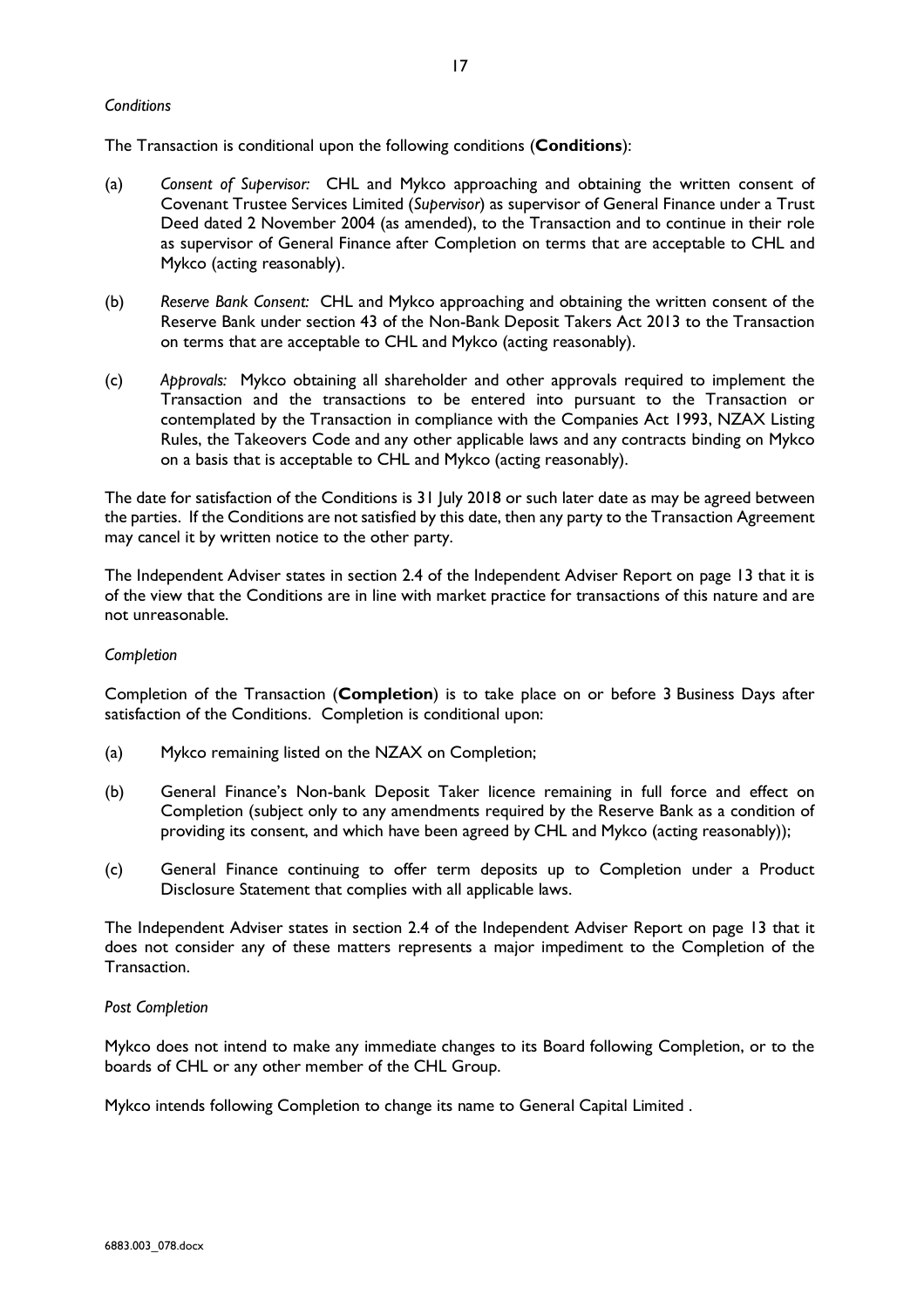### *Warranties*

Under the Transaction Agreement, each of the Vendors warrants to Mykco that it owns its shares in CHL, that they are fully paid, and that on Completion they will pass to Mykco free of encumbrances and rights of pre-emption.

Brent King, but not the other Vendors, provides additional limited warranties to Mykco, with the main ones being a warranty as to the accuracy of the information provided prior to entering into the Transaction Agreement and a warranty that he is not aware of any material circumstance not disclosed to Mykco in writing that might be material to a purchaser of shares in CHL.

Mykco, in its capacity as the purchaser, and because it is issuing shares to the Vendors in exchange for the Shares in CHL to be Acquired, also provides limited warranties to each Vendor, with the main ones being a warranty as to the accuracy of the information provided prior to entering into the Transaction Agreement and a warranty that it is not aware of any material circumstance not disclosed in writing to CHL which might be material to a person to be issued shares in Mykco.

Any warranty claim must be brought within 18 months of Completion.

The maximum liability of each Vendor (except Brent King) for warranty claims is an amount equal to the purchase price for its Shares in CHL to be Acquired.

Brent King is liable in the same way as other Vendors (with the same cap), but in relation to the additional warranties that he (but not the other Vendors) provides, Mr King has an additional separate maximum liability for claims which is also equal to the amount of the purchase price of his Shares in CHL to be Acquired under the Transaction.

Hence, the maximum liability of Mr King for warranty claims is two times the amount of the purchase price for his Shares in CHL to be Acquired.

The maximum liability of Mykco under its warranties is the amount of the purchase price it must pay for the Shares in CHL to be Acquired.

The Independent Adviser states in section 2.4 of the Independent Adviser Report on page 14 that it is of the view that the warranties provided under the Transaction Agreement are in line with market practice for transactions of this nature and are not unreasonable.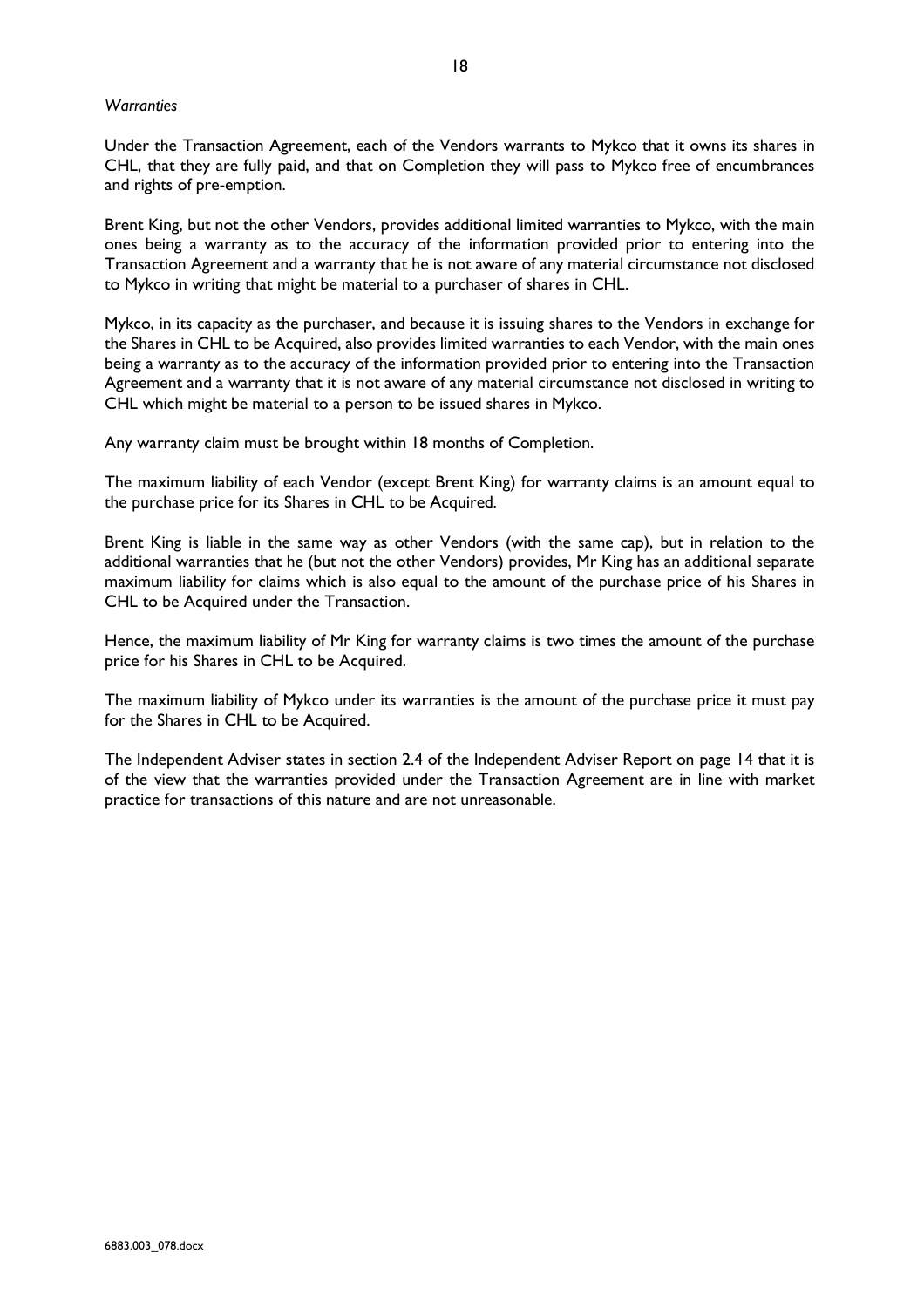*Pre and Post-Transaction Shareholders*

|                                     | Pre-               | Pre-               | Post-              |                    |
|-------------------------------------|--------------------|--------------------|--------------------|--------------------|
|                                     | <b>Transaction</b> | <b>Transaction</b> | <b>Transaction</b> | Post-              |
| <b>Shareholder</b>                  | <b>Number of</b>   | Percentage         | <b>Number of</b>   | <b>Transaction</b> |
|                                     | <b>Shares</b>      |                    | <b>Shares</b>      | Percentage         |
| <b>Borneo Capital Limited</b>       |                    |                    | 32,540,000         | 26.25%             |
| <b>Brent Douglas King</b>           | 122,566            | 0.62%              | 20,948,166         | 16.90%             |
| <b>Barter Investments Limited</b>   | 2,342,220          | 11.94%             | 3,562,470          | 2.87%              |
| Garth William Ward                  | 45,455             | 0.23%              | 1,672,455          | 1.35%              |
| <b>CFS NBDT Interest Limited</b>    |                    |                    |                    |                    |
| as General Partner of the           |                    |                    | 16,270,000         | 13.13%             |
| <b>CFS</b> Interest<br>Limited      |                    |                    |                    |                    |
| Partnership                         |                    |                    |                    |                    |
| <b>Industrie Properties Limited</b> |                    |                    | 5,808,390          | 4.69%              |
| <b>Baker Investment Trust</b>       |                    |                    | 4,067,500          | 3.28%              |
| Sinclair Investment Trust           |                    |                    | 4,067,500          | 3.28%              |
| Harrigens Trustees Limited          |                    |                    | 4,067,500          | 3.28%              |
| <b>Bruce Gregory Speers</b>         |                    |                    | 4,067,500          | 3.28%              |
| John Tomson                         |                    |                    | 4,067,500          | 3.28%              |
| Owen Daji                           |                    |                    | 4,067,500          | 3.28%              |
| <b>Sumner Family Trust</b>          |                    |                    | 1,627,000          | 1.31%              |
| CHL Shareholders prior to           |                    |                    | 106,833,481        | 86.19%             |
| the Transaction (including          |                    |                    |                    |                    |
| Mykco<br>shares<br>already          |                    |                    |                    |                    |
| owned)                              |                    |                    |                    |                    |
| <b>Belian Holdings Limited</b>      | 3,269,479          | 16.67%             | 3,269,479          | 2.64%              |
| ZhenHua Qian                        | 3,030,303          | 15.45%             | 3,030,303          | 2.44%              |
| Sii Yih Ting                        | 1,480,000          | 7.54%              | 1,480,000          | 1.19%              |
| Koon Weng Lee                       | 1,291,325          | 6.58%              | 1,291,325          | 1.04%              |
| Chu Kian Then                       | 1,008,300          | 5.14%              | 1,008,300          | 0.81%              |
| Climb Securities (Singapore)        | 579,711            | 2.96%              | 579,711            | 0.47%              |
| <b>Pte Limited</b>                  |                    |                    |                    |                    |
| Yada Holdings No I Limited          | 570,000            | 2.91%              | 570,000            | 0.46%              |
| Liew Chin Tan                       | 480,000            | 2.45%              | 480,000            | 0.39%              |
| Lik Sean Chang                      | 445,960            | 2.27%              | 445,960            | 0.36%              |
| Lick Chien Chang                    | 408,345            | 2.08%              | 408,345            | 0.33%              |
| JP Morgan Chase Bank Na             | 381,108            | 1.94%              | 381,108            | 0.31%              |
| NZ Branch                           |                    |                    |                    |                    |
| Awatea Investments Limited          | 324,136            | 1.65%              | 324,136            | 0.26%              |
| Kok Seng Kung                       | 223,850            | 1.14%              | 223,850            | 0.18%              |
| Prakash Pandey                      | 200,000            | 1.02%              | 200,000            | 0.16%              |
| Kar Hoe Mah                         | 187,578            | 1.00%              | 187,578            | 0.15%              |
| Robert Peter Nicolson               | 180,073            | 0.92%              | 180,073            | 0.15%              |
| Tiong Heng Teh                      | 164,693            | 0.84%              | 164,693            | 0.13%              |
| Hooi Lee Teoh                       | 160,000            | 0.82%              | 160,000            | 0.13%              |
| <b>Geoffrey David Thomas</b>        | 150,000            | 0.76%              | 150,000            | 0.12%              |
| Other Mykco shareholders            | 2,571,772          | 13.11%             | 2,571,772          | 2.07%              |
|                                     |                    |                    |                    |                    |
| <b>Total</b>                        | 19,616,874         | 100.00%            | 123,940,114        | 100.00%            |

The major shareholders of Mykco on completion of the Transaction will be:

(a) Borneo Capital Limited: 26.25%;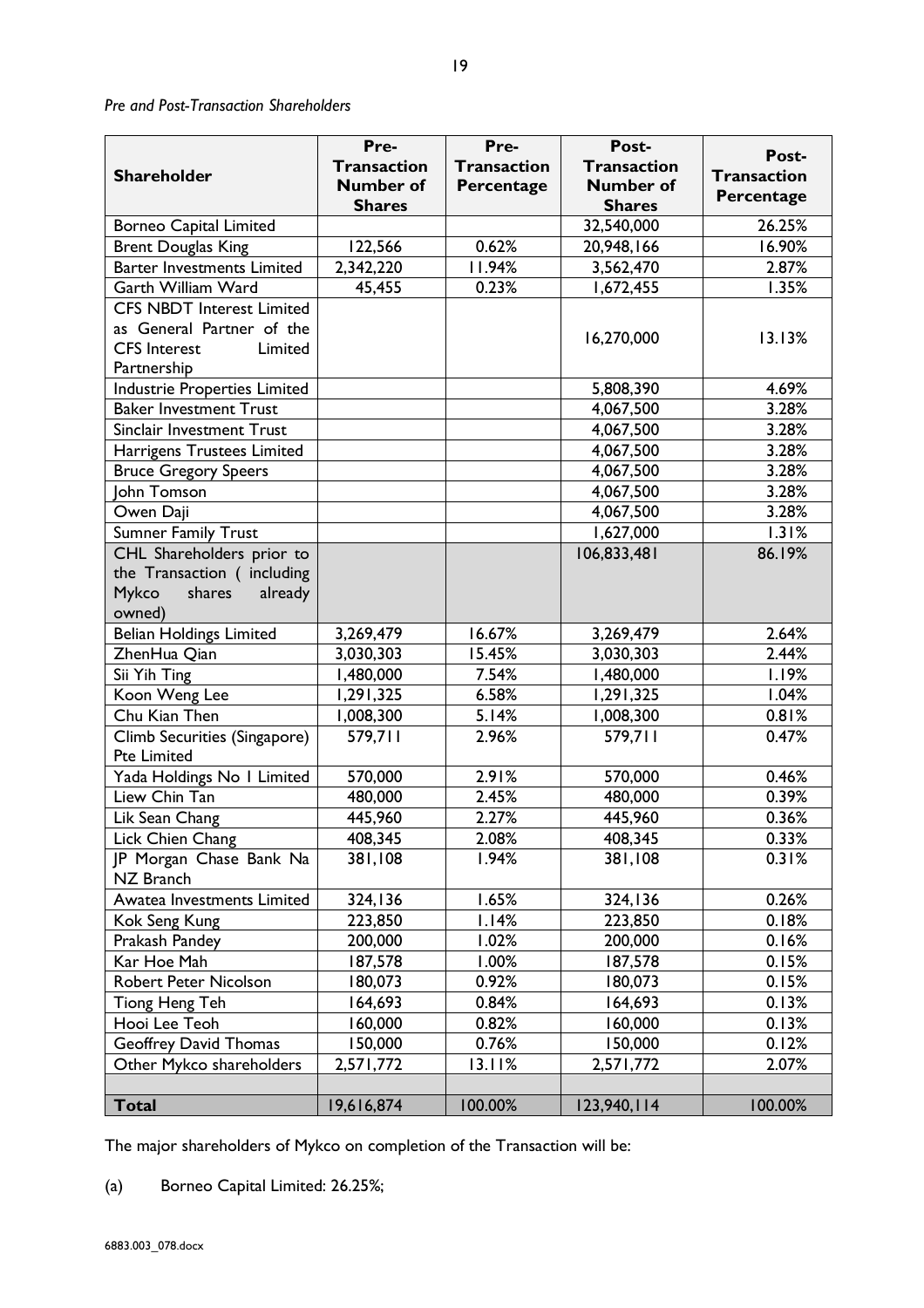- (b) Brent Douglas King 16.90%;
- (c) CFS NBDT Interest Limited as General Partner of the CFS Interest Limited Partnership: 13.13%;

Note 1: The collective shareholding of Brent Douglas King, Barter Investments Limited and Garth William Ward will be 21.13%.

Note 2: The collective shareholding of CFS NBDT Interest Limited and its sole shareholder and director Marvin Yee will be 13.14%.

### **Change in Essential Nature of Business of Mykco**

If the Transaction is approved by shareholders, Mykco's business will change from an investment company to a company which (through subsidiaries) operates as a finance company (General Finance) and provides corporate advisory and financial research services (IRG).

CHL is an intermediate holding company.

General Finance is a non-bank deposit taker that operates as a finance company.

IRG is a corporate advisory and financial research company which is an NZX Sponsor and NXT Adviser, and the publisher of the Investment Yearbook.

For further information on the businesses of General Finance and IRG, and the proposals for those businesses, please refer to the Disclosure Document accompanying this Notice of Meeting.

#### **Liquidity Risk**

As a result of the Transaction the majority of the shares on issue in Mykco will not be widely held and there may be limited liquidity in Mykco's shares.

### **No Embargo**

None of the shares to be issued to the Vendors will be subject to any embargo on sale. One or more of these shareholders may wish to sell some or all of their shareholding. Should this happen then, depending on the level of demand for shares in Mykco, the sale could significantly depress Mykco's share price.

#### **Major Shareholders Influence**

The major shareholders of Mykco on Completion will be Borneo Capital Limited (26.25%), Brent Douglas King (16.90%) and together with his associates Barter Investments Limited and Garth William Ward (21.13%), and CFS NBDT Interest Limited, as General Partner of the CFS Interest Limited Partnership (13.13%, and together with its sole shareholder and director Marvin Yee 13.14%). These shareholders will collectively have a major influence over matters that require the passing of ordinary and special resolutions by shareholders unless they are required to abstain from voting by law and/or the NZAX Listing Rules.

While Borneo and the King Associates will have significant control over Mykco, they cannot act in an oppressive manner against minority shareholders. The Companies Act provides a level of protection to minority shareholders. Furthermore, any transactions between Mykco and any shareholder holding 10% or more of Mykco's shares will need to satisfy the requirements of the NZAX Listing Rules with respect to transactions with related parties.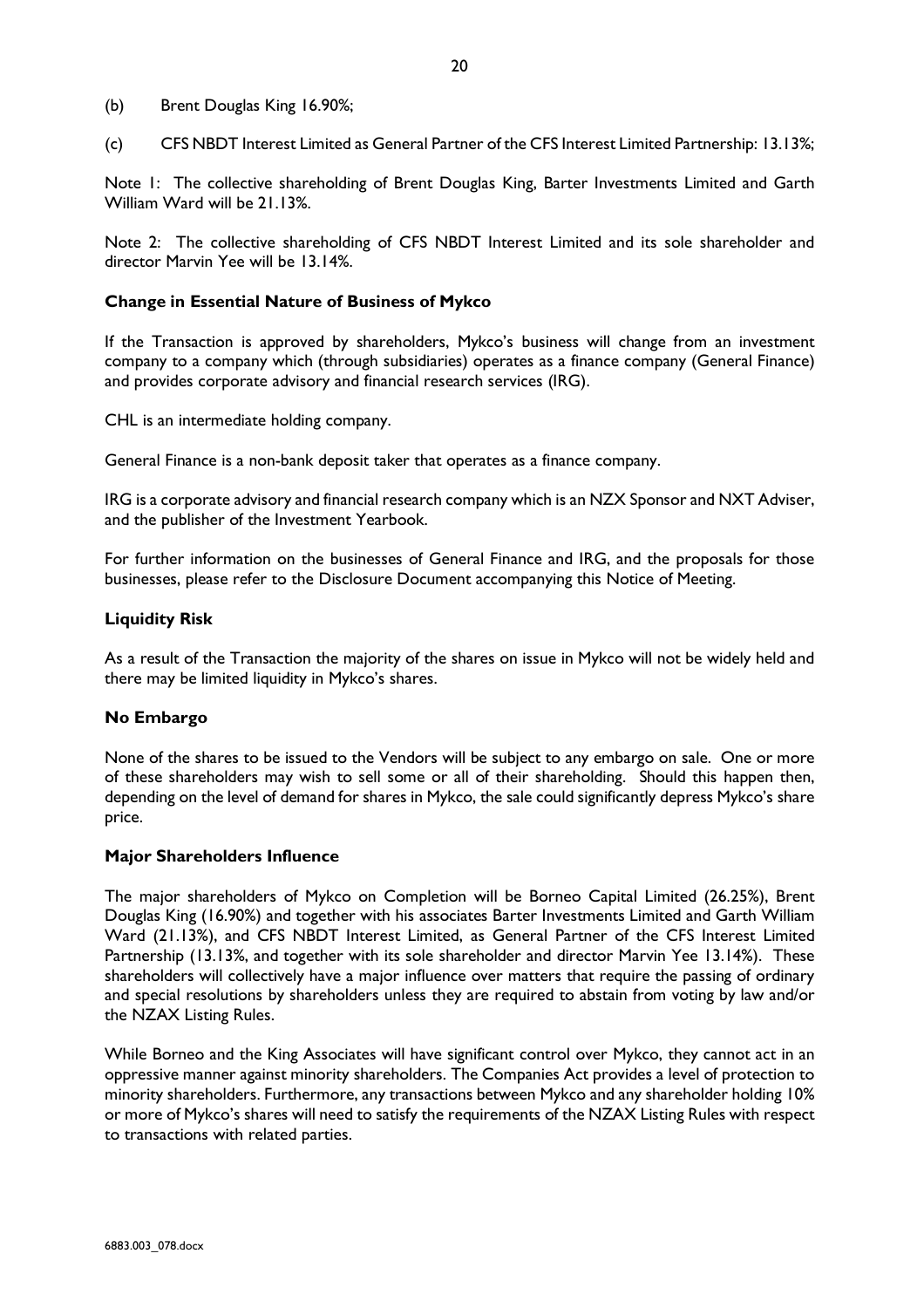### **MANAGEMENT AGREEMENT WITH BRENT DOUGLAS KING**

The Board proposes that on Completion (of the Transaction) Mykco employ Mr King as its Managing Director under an employment Management Agreement with Mr King which would extend to Mykco and its subsidiaries but otherwise be on substantially the same terms as and replace his existing Management Agreement with CHL.

The proposed Management Agreement would nevertheless be structured differently to the existing Management Agreement. Under the proposed Management Agreement (unlike the existing Management Agreement) General Finance would also be an employer and be responsible for Mr King's remuneration, although it would be compensated by Mykco for a portion of that remuneration. These changes, ie. also making General Finance an employer and making it responsible for Mr King's remuneration, will ensure that Mr King's remuneration is paid by Mykco's principal operating subsidiary, General Finance, whilst also ensuring that Mykco as the parent company nevertheless compensates General Finance for an amount that properly reflects what Mr King does for companies in the Mykco group other than General Finance.

As the proposed Management Agreement would be a related party transaction and require Mykco to pay an amount that exceeds 1.5% of its Average Market Capitalisation for the purposes of Listing Rule 9.2.2(e), Listing Rule 9.2.1 prohibits Mykco entering into the proposed Management Agreement unless it has been approved by an ordinary resolution of Mykco's shareholders.

Mr King's existing Management Agreement with CHL was entered into at the time CHL acquired General Finance and IRG to form the CHL Group; those acquisitions having been made by CHL as an unlisted company.

The structure of the existing Management Agreement is in line with market practice, being a combination of:

- (a) Salary (plus contributions to expenses); and
- (b) A performance fee; and
- (c) A profit share.

### **Salary and Expenses**

The existing Management Agreement provides for a salary of \$120,000 per annum, a vehicle allowance of \$12,000 per annum, the cost of a covered carpark, and reimbursement of petrol charges for use of a motor vehicle. The annual salary is reviewable every 12 months, with the first review to be undertaken in March 2019.

### **Performance Fee**

The existing Management Agreement also provides for Mr King to be paid an amount equal to 10% of any fees earned by CHL or any of its subsidiaries (except fees earned by General Finance from its lending business).

## **Profit Share**

The existing Management Agreement also provides for Mr King to be paid a profit share equal to 8% of any amount by which the CHL Group's net profit after tax exceeds the Benchmark for that year or part year. That Benchmark is the shareholders' funds of the CHL Group at the commencement of the relevant year or part year, multiplied by the OCR (expressed as a percentage) plus 10% per annum, where OCR is the average official cash rate set by the Reserve Bank for the relevant year or part year. Such fee has to be paid quarterly based on estimates calculated by the CHL Group's Chief Financial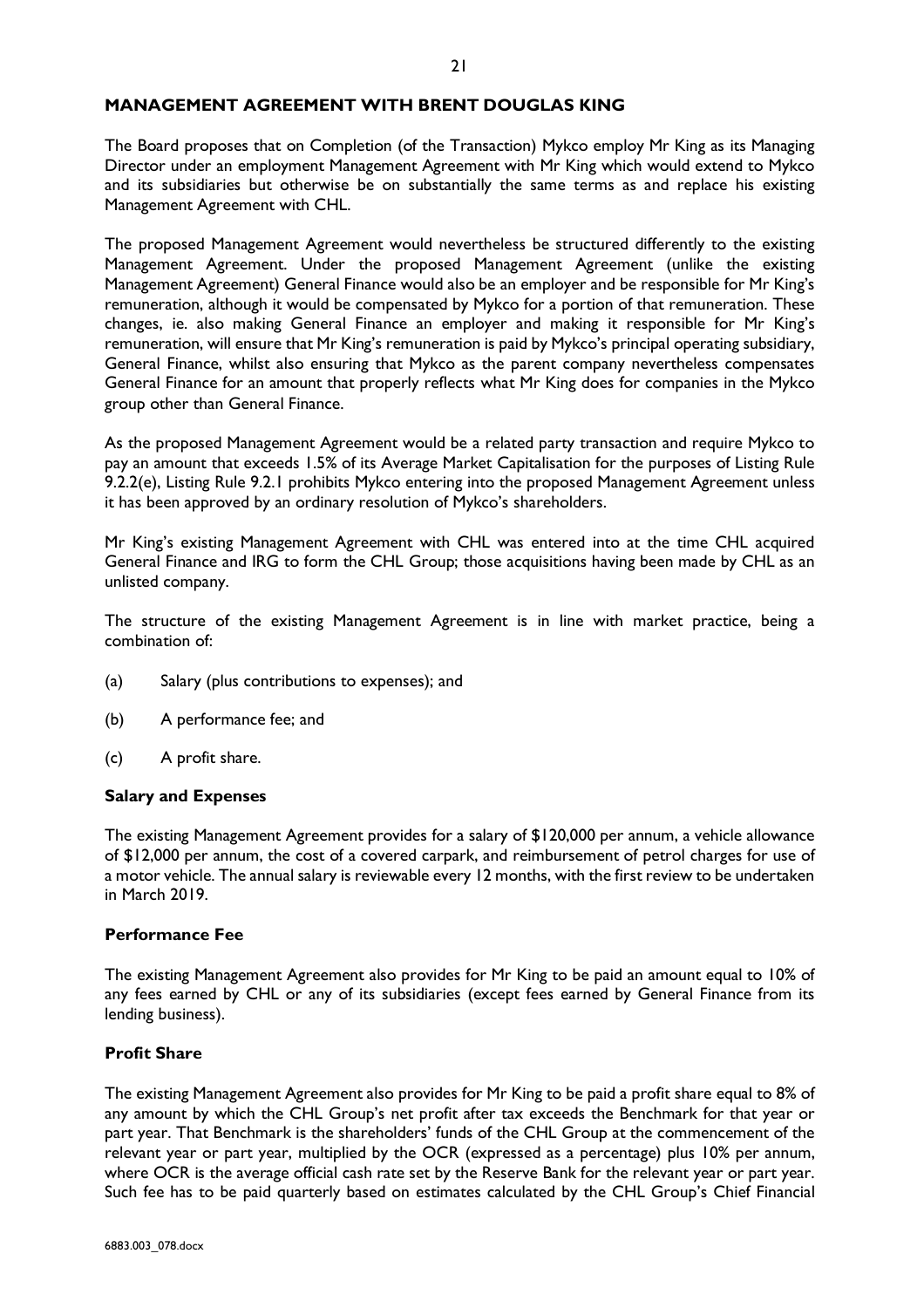Officer, with any adjustment to be made at the time of the final quarterly payment for the relevant year or part year.

## **Potential Remuneration**

### *Potential Performance Fees for the financial years ended 31 March 2019 and 2020***:**

Fees on which the performance fee is calculated are expected to be earned by IRG. Mykco has forecast advisory fees for IRG for the financial years ended 31 March 2019 and 2020 of \$265,000 and \$325,000 respectively. Should these forecasts be achieved, Mr King would receive performance fees for the years ended 31 March 2019 and 2020 of \$26,500 and \$32,500 respectively.

### *Potential Profit Share for the financial years ended 31 March 2019 and 2020***:**

Mykco has forecast a net profit after tax for the financial years ended 31 March 2019 and 2020 of \$38,641 and \$1,313,112 respectively. Should these forecasts be achieved, Mr King's profit share for these years would be \$0 and \$10,623 respectively; ie. for the financial year ended 31 March 2020, based on forecast shareholders' funds at the commencement of that financial year of \$9,079,374 and assuming an OCR of 3%, the profit share would be 8% of A-B where:

A= \$1,313,112; and B= \$9,079,374x (3%+10%).

### **Redundancy**

In the event Mr King's position becomes surplus to Mykco's needs, and his contract is terminated for this reason, Mr King will be entitled to redundancy compensation equal to six weeks pay for the first year of service and two weeks for each subsequent year of service.

### **Termination**

The existing Management Agreement has no finite term, but is terminable by either party on three months' written notice, and no monies are payable to Mr King on termination apart from:

- (a) Any unpaid remuneration accrued up to the termination date. (including, without limitation, salary, allowances, commission and reimbursement of expenditure); and
- (b) The agreed redundancy payment described above.

Since the Management Agreement is an employment agreement, Mykco could only give notice terminating the Management Agreement if it has substantive grounds to do so, ie. if there has been misconduct or poor performance warranting termination, or redundancy, and in exercising its right of termination Mykco would need to proceed in a manner that is procedurally fair to Mr King.

### **Assessment**

The remuneration provided for in the existing Management Agreement was set having regard to remuneration levels for Managing Directors of comparable financial groups to the CHL Group.

The performance fee does not apply to fees earnt by General Finance from its lending business, and is likely to apply for the most part to other fees earned by CHL and its subsidiaries from an equity or debt raising or a business combination, or a transaction of a similar nature.

The profit share is only payable from profits that **exceed** the Benchmark. Mr King's share is 8% of that **excess**.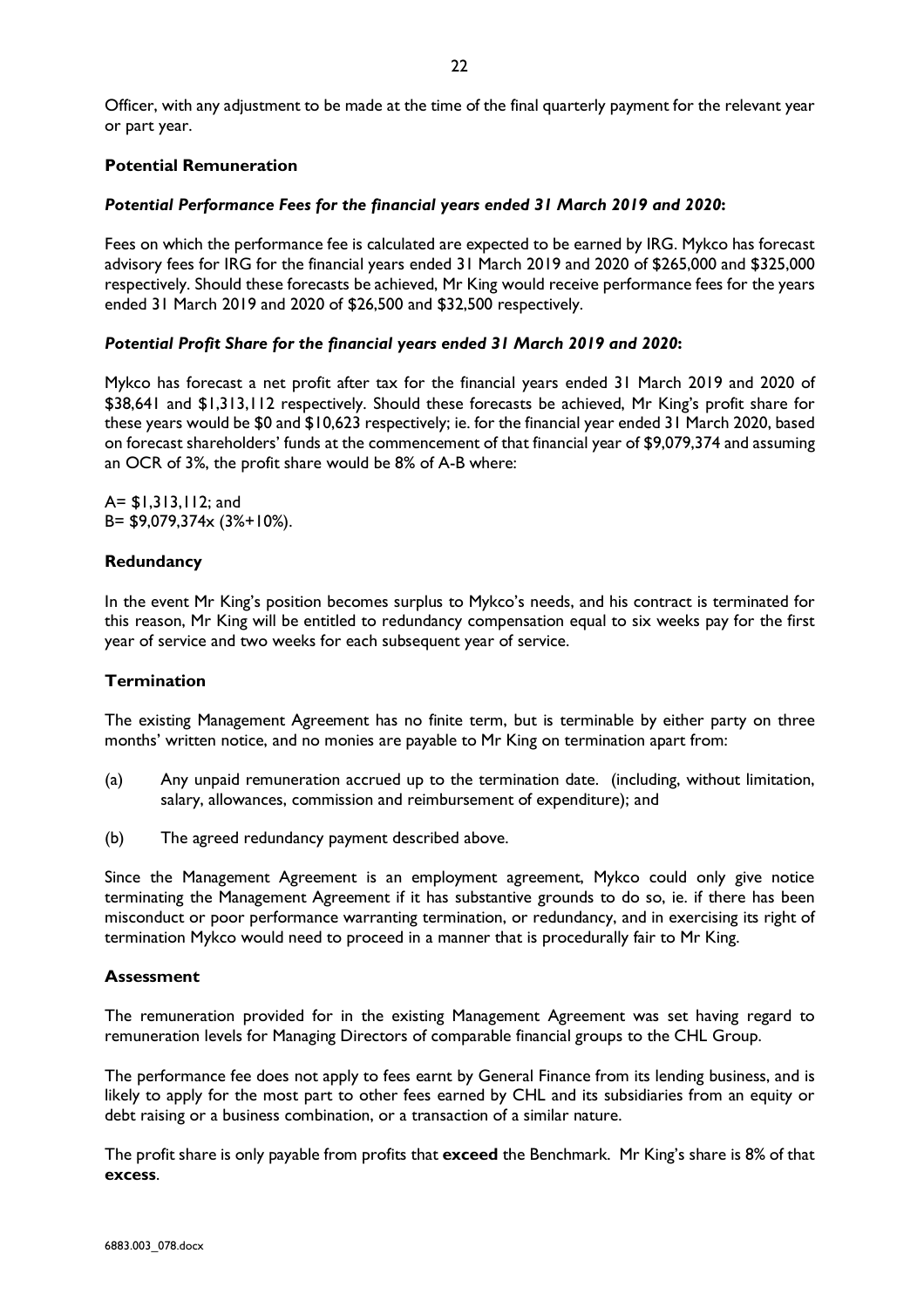At the time CHL made its acquisitions of General Finance and IRG, it was contemplated that CHL would list, and this will be achieved should the Resolutions be passed and the Transaction proceed to Completion, as this will result in Mykco (a listed company) becoming the owner of the CHL Group.

The Board had regard to the following matters in its assessment of the proposed Management Agreement between Mykco and Mr King:

- (a) What was contemplated when CHL acquired General Finance and IRG;
- (b) Mr King's experience in acting as a Managing Director of a listed financial services group for many years;
- (c) The efficiencies that are obtained by having a single Managing Director for the Mykco Group formed by the Transaction.

The Board considered that in light of the above circumstances it was appropriate and in the best interests of Mykco to appoint Mr King as Managing Director of the Mykco Group as from Completion under a Management Agreement that extends to Mykco and its subsidiaries but otherwise is on the same terms as, and which would replace, his current Management Agreement with CHL.

## **DIRECTORS' REMUNERATION FEE POOL**

The total amount of fees available for payment to Directors was last increased prior to Mykco listing on the NZAX on 10 January 2012.

It is proposed that the total amount of the fee pool be increased from \$150,000 to \$300,000 per annum, which represents an increase of \$150,000 per annum (or 100%) since the last increase on 1 December 2011. The aggregate amount of fees may be divided amongst the directors as they deem appropriate, and may be paid either in part or in whole by way of an issue of equity securities, provided that issue occurs in compliance with NZAX Listing Rule 7.3.7.

The Board has determined that the increase in the total fee pool is appropriate to provide flexibility for the Board to allow the interim increase in fees paid to non-executive Directors in contemplation of the purchase of CHL to be continued, to provide for payment of fees to an increased pool of directors as a result of CHL and its subsidiaries becoming part of the Mykco Group, including in particular to enable the independent directors of General Finance (who were required to be appointed to comply with the requirements of the Non-bank Deposit Taker Act 2013) to continue to be remunerated, to ensure optimal membership of board committees of members of the Mykco Group following the acquisition of CHL, bearing in mind that CHL's subsidiary, General Finance, has substantial regulatory responsibilities, to allow sufficient head room to cover any unforeseen costs that may arise from time to time, and to allow further increases in the fees paid to non-executive directors of the Mykco Group if the Board determines this to be appropriate.

## **EFFECT OF RESOLUTIONS**

### **Effect of Resolutions Passing**

If the Resolutions are passed then on Completion:

- (a) Mykco will complete the Transaction. The essential nature of Mykco's business will change from an investment business to a company specialising (through General Finance) as a finance company and (through IRG) as a corporate advisory and financial research company. Mykco's existing shareholders will continue to have an interest (note the Dilution Effect table on page 11 of this Notice of Meeting) in Mykco and its business plan.
- (b) the name of Mykco will change to General Capital Limited.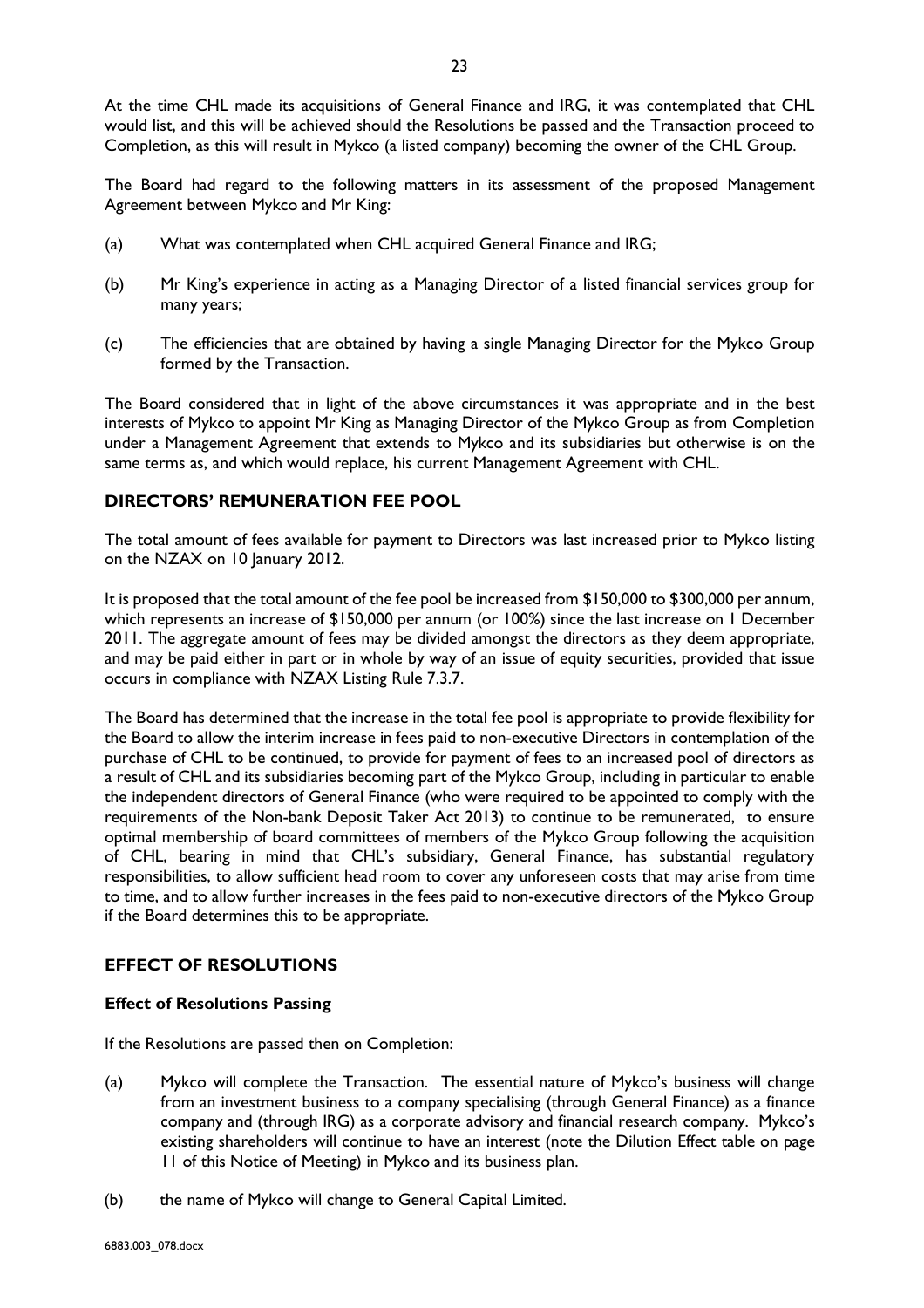This Notice of Meeting should be read in conjunction with:

- (a) The Disclosure Document which discloses particulars of the assets and business plan of Mykco if the Resolutions are passed; and
- (b) The Independent Adviser Report which assesses the merits of the Transaction.

### **Effect of the Resolutions Not Passing**

If the Resolutions are not passed the Transaction cannot proceed. Mykco will likely need to raise additional capital in a relatively short timeframe to fund its current operating costs and to enable it to continue to seek acquisition opportunities to affect a backdoor listing. If Mykco cannot raise sufficient capital, this may lead to the need to wind up Mykco, in which case the return to the Non-associated Shareholders may be minimal.

The Independent Adviser Report also sets out the implications if the Resolutions are not passed at section 2.17 on pages 21 and 22.

# **DILUTION EFFECT**

The dilution effect of the Transaction on existing shareholdings in Mykco is explained under the heading Dilution Effect on pages 11 and 12.

## **REQUIREMENT FOR RESOLUTIONS**

# **Resolution 1 – Acquisition of Corporate Holdings Limited, and Issue of Shares to the Vendors**

Resolution 1 is required to comply with the provisions of section 129 of the Companies Act (relating to Major Transactions), Listing Rule 7.3.1 (relating to the issue of equity securities), Listing Rule 7.5 (relating to the issue of securities affecting control), Listing Rule 9.1.1 (also relating to Major Transactions and changes in the essential nature of an issuer's business), Listing Rule 9.2.1 (relating to transactions with Related Parties) and Rule 7(d) of the Takeovers Code.

These requirements are described below.

## **Section 129 of the Companies Act**

Section 129 of the Companies Act provides that a company must not enter into a Major Transaction unless the transaction is approved by, or is contingent on approval by, a special resolution of shareholders. A Major Transaction includes a transaction that has, or is likely to have, the effect of the company acquiring rights or interests or incurring obligations or liabilities the value of which is more than half of the value of the company's assets before the transaction.

The consideration for the CHL Shares to be Acquired and the Mykco Shares to be Issued to the Vendors to satisfy that consideration, are in excess of the relevant threshold under section 129 of the Companies Act, and therefore the Transaction is a Major Transaction under the Companies Act.

### **NZAX Listing Rule 7.3.1**

NZAX Listing Rule 7.3.1 permits Mykco to issue new shares if the precise terms and conditions of the specific proposal to issue those shares have been approved by ordinary resolution of its shareholders.

## **NZAX Listing Rule 7.5**

NZAX Listing Rule 7.5 prohibits Mykco from issuing shares if: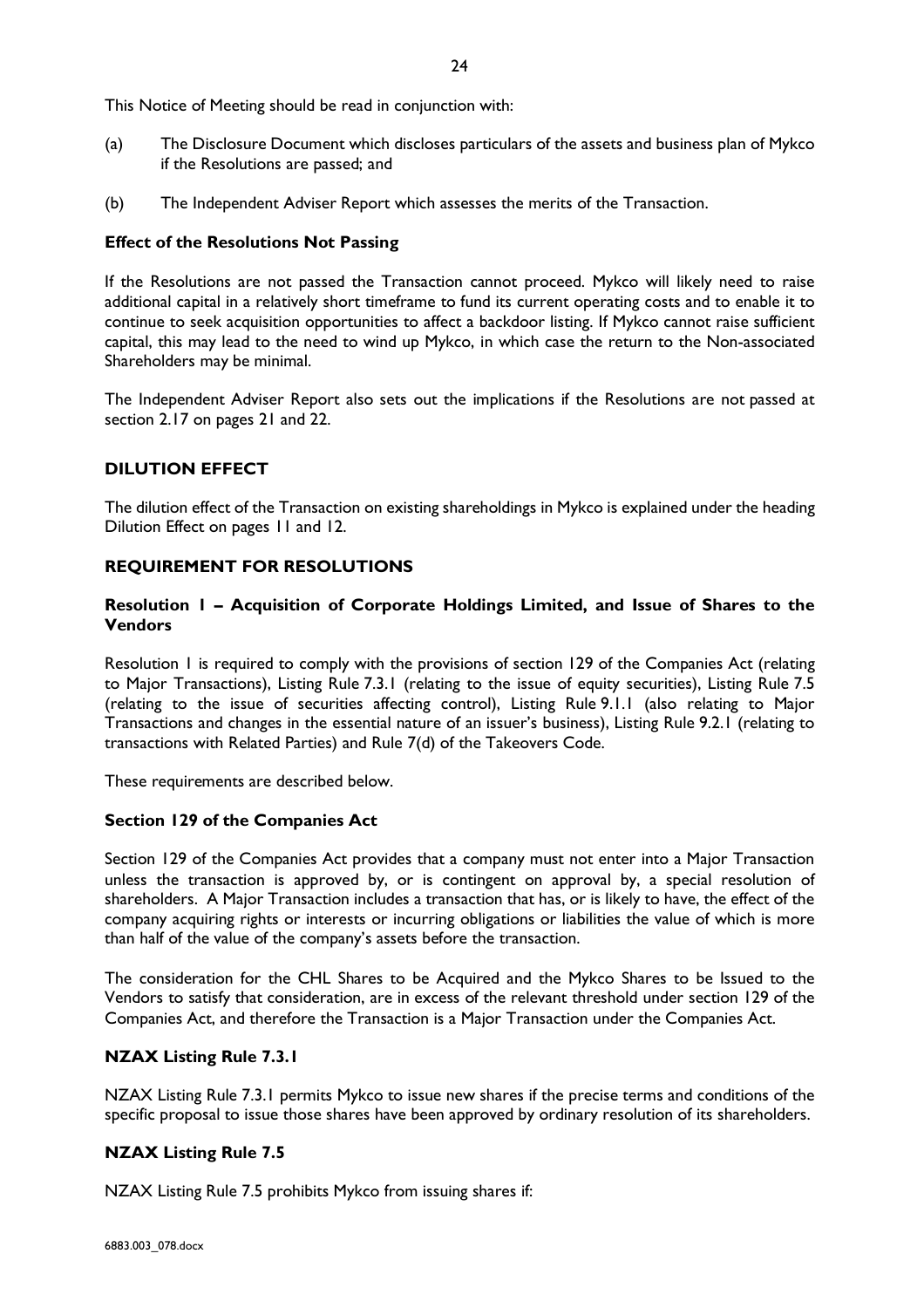- (a) there is a significant likelihood that the acquisition will result in any person or group of Associated Persons materially increasing their ability to exercise, or direct the exercise of (either then or at any future time) effective control of Mykco; and
- (b) that person or group of Associated Persons is entitled before the acquisition to exercise, or direct the exercise of, not less than 1% of the total votes attaching to Mykco's shares;

unless the precise terms and conditions of the issue have been approved by ordinary resolution of Mykco.

As the Transaction will result in Brent Douglas King and his Associated Persons, Barter Investments Limited and Garth William Ward, increasing their percentage shareholding in Mykco from an aggregate 12.80% to an aggregate 21.13% this will result in these persons materially increasing their ability to exercise effective control of Mykco, and therefore the Transaction is one to which NZAX Listing Rule 7.5 applies.

# **NZAX Listing Rule 9.1.1**

NZAX Listing Rule 9.1.1 prohibits Mykco from entering into a transaction that would change the essential nature of its business without approval by an ordinary resolution of shareholders. The Transaction would involve Mykco changing the essential nature of its business from an investment company to a company which (through subsidiaries) operates as a finance company (General Finance) and provides corporate advisory and financial research services (IRG). Therefore, the Transaction is one that involves Mykco changing the essential nature of its business for the purposes of NZAX Listing Rule 9.1.1.

NZAX Listing Rule 9.1.1 also prohibits Mykco from entering into a Major Transaction without approval by an ordinary resolution of shareholders (for the purposes of the NZAX Listing Rules a Major Transaction means a transaction which has a gross value in excess of 50% of Mykco's Average Market Capitalisation). The amount of the purchase price for the CHL Shares to be Acquired, and the consideration for that purchase price which is the Mykco Shares to be issued to the Vendors to satisfy that consideration, are in excess of the relevant threshold under NZAX Listing Rule 9.1.1. Therefore the Transaction is a Major Transaction in terms of NZAX Listing Rule 9.1.1.

# **NZAX Listing Rule 9.2.1**

NZAX Listing Rule 9.2.1 prohibits Mykco from entering into a Material Transaction with a Related Party unless that Material Transaction is approved by an ordinary resolution of shareholders. A Material Transaction includes any transaction where Mykco acquires assets having an Aggregate Net Value in excess of 10% of the Average Market Capitalisation of Mykco. Borneo Capital Limited and Brent Douglas King are each Related Parties of Mykco and the Aggregate Net Value of the shares to be acquired from each of these persons under the Transaction is in excess of this threshold. Therefore, Mykco must not complete the Transaction unless it has first been approved by an ordinary resolution of shareholders. A Material Transaction also includes a transaction whereby Mykco issues shares in Mykco having a market value in excess of 10% of Mykco's Average Market Capitalisation. Therefore Mykco must not complete the issue of shares to Borneo Capital Limited and Brent Douglas King that forms part of the Transaction unless the Transaction has been approved by an ordinary resolution of shareholders.

As Barter Investments Limited and Garth William Ward are Associated Persons of Brent Douglas King, Mykco must also not complete the acquisition of the Shares in CHL to be Acquired from those persons under the Transaction or the issue of shares to them that forms part of the Transaction unless the Transaction has been approved by an ordinary resolution of shareholders,

NZAX Listing Rule 9.2.5 requires this Notice of Meeting to be accompanied by a certificate from the Directors (other than any Director who is interested in the Transaction Agreement) certifying that the terms of the Transaction Agreement are fair and reasonable to the shareholders and in the best interest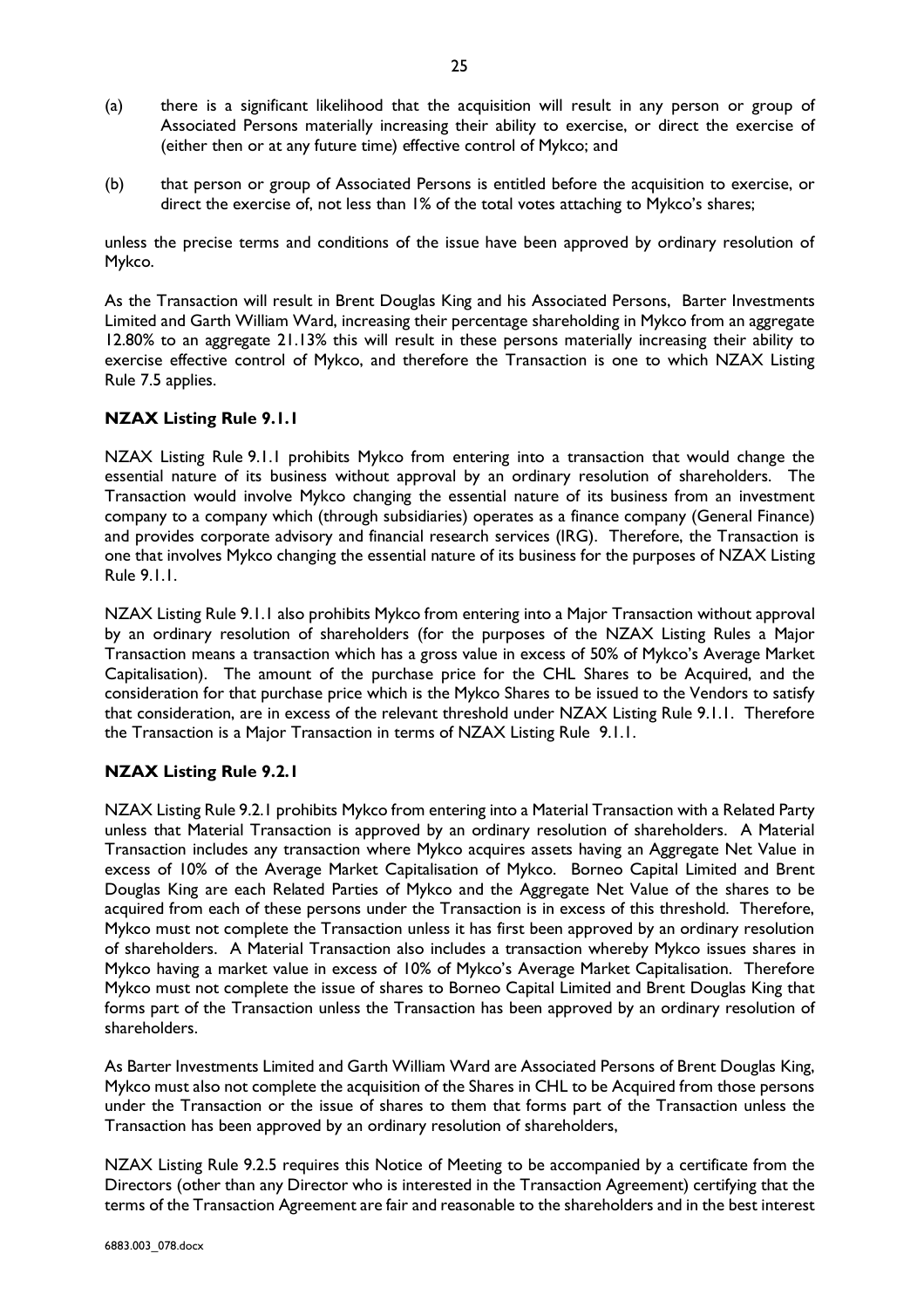of Mykco, and this certificate forms part of the Reasons for Directors' Recommendation on page 32 of this Notice of Meeting.

## **Takeovers Code**

Mykco is a "Code Company" under the Takeovers Code. The Takeovers Code restricts persons and their associates acquiring voting rights (or the control of voting rights) above a 20% threshold in Mykco. The Takeovers Code permits Mykco's non-associated shareholders to approve an acquisition of voting rights above the threshold by ordinary resolution. Resolution 1 seeks such approval.

The issue of the Mykco Shares to be issued to the Vendors will result in certain Vendors together with their associates becoming the holder or holders of more than 20% of the voting rights in Mykco and therefore the issue of the shares to those persons must be approved by an ordinary resolution of Mykco in order to comply with the requirements of the Takeovers Code,

These persons are Borneo Capital Limited, Brent Douglas King, Barter Investments Limited and Garth William Ward.

Hence shareholder approval by ordinary resolution is required for the shares in Mykco to be issued to these persons under the Transaction.

These persons are not permitted to vote on Resolution 1 that seeks the approval. The prohibition on voting extends to associates of these persons.

Each of Brent King, Barter Investments Limited and Garth Ward consider themselves as associates of each other for the purposes of the Code.

Under the Takeovers Code, "associates" are in summary, where persons are or through a third person, acting jointly or in concert, where one person acts or is accustomed to act in accordance with the wishes of the other person, where the persons are related companies or where the persons have a business relationship, personal relationship, or an ownership relationship such that they should, under the circumstances, be regarded as associates. Under the Listing Rules "Associated Persons" (referred to above) has a similar definition.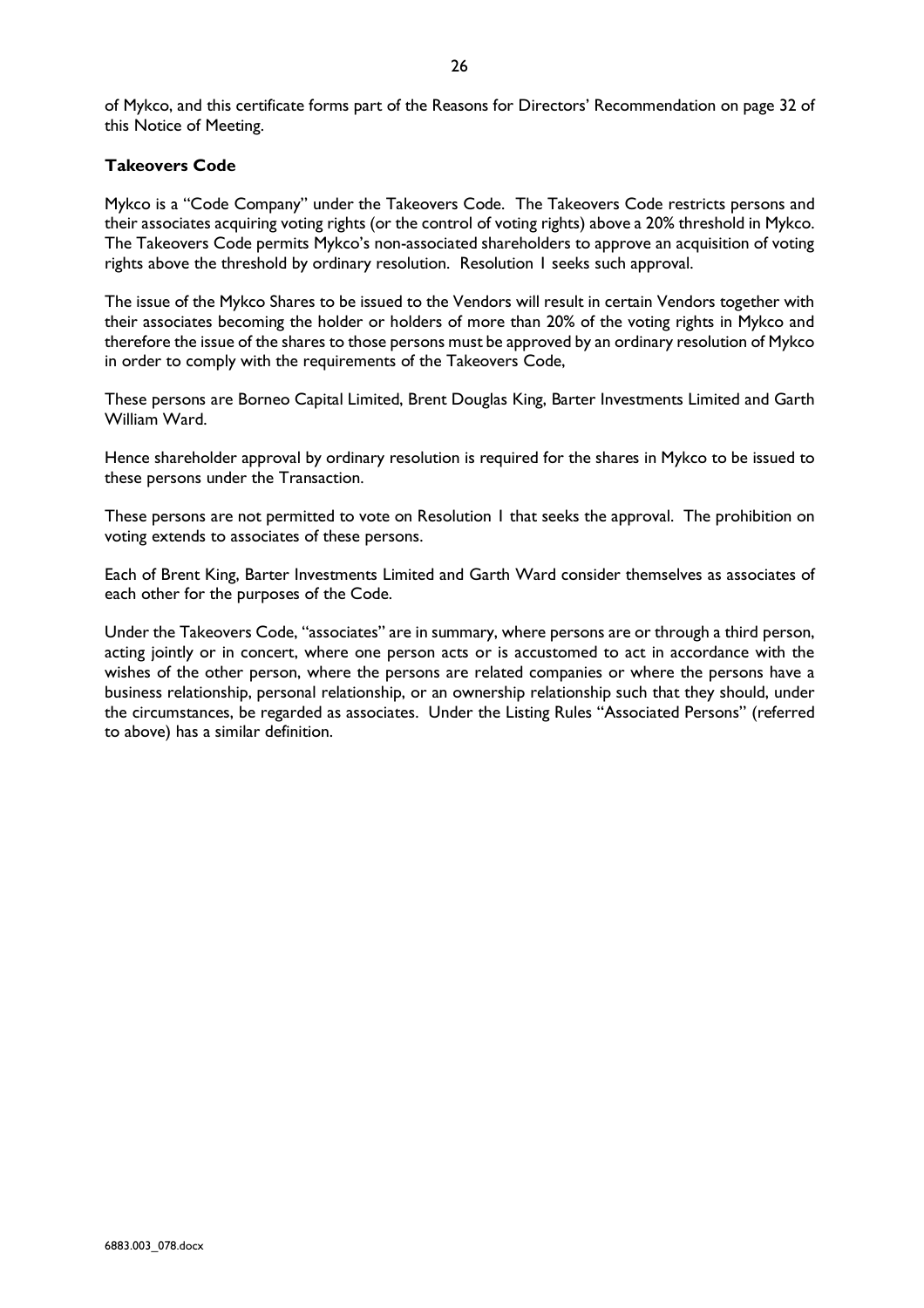The current shareholders of Mykco are



The current shareholders of CHL are:



The application of the Takeovers Code to the issue of the Mykco Shares to be issued to the Vendors is demonstrated in the following diagram, which summarises the shareholdings in Mykco that would result from this issue:

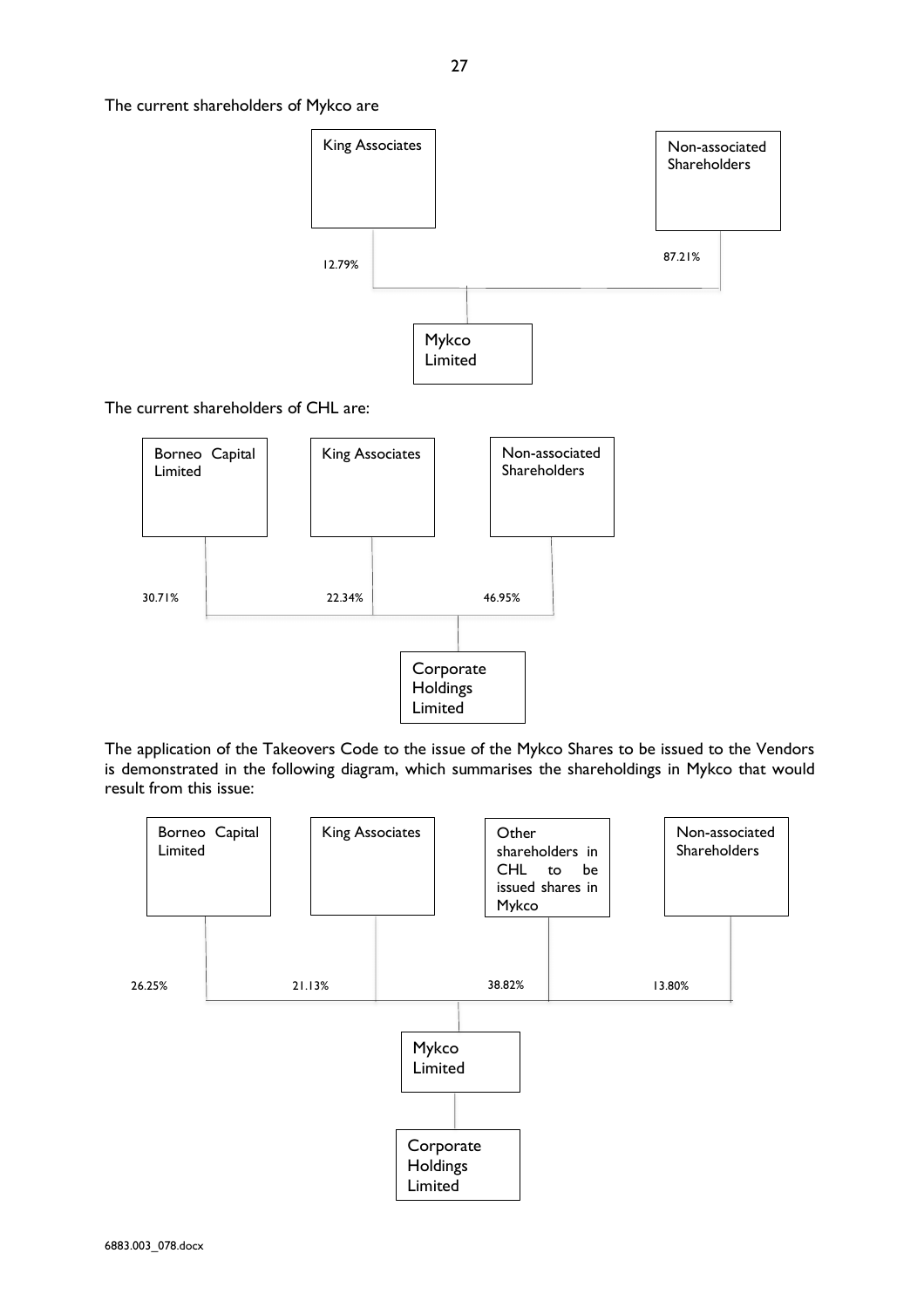The Transaction will result in Borneo holding 26.25% and the King Associates holding 21.13% of the shares in Mykco without having to make a formal offer to all shareholders in accordance with Rules 7(a) and 7(b) of the Takeovers Code. This is the reason why the Takeovers Code requires the Nonassociated Shareholders to have the opportunity to vote for or against Resolution 1. No approval is required for the 38.82% of shares in Mykco to be issued to other CHL shareholders because none of these shareholders individually or with associates holds 20% or more of the voting rights in Mykco.

Borneo and the King Associates are not considered to be associates for the purposes of the Takeovers Code. While Garth William Ward, one of Borneo's two directors, is also a King Associate, his appointment to the Board of Borneo was to enable Borneo to comply with the requirement under the Companies Act 1993 for Borneo to have at least one New Zealand resident director. Mr Rewi Bugo, the other director of Borneo, and its sole shareholder, is the person who is considered to have control of Borneo and his decisions in relation to Borneo, at both shareholder and Board level, are not considered to be subject to any influence by Mr Ward.

While Borneo and the King Associates are not considered to be associates for the purposes of the Takeovers Code, and are therefore expected to act independently when voting, shareholders should nevertheless note that their aggregate percentage shareholdings in Mykco upon completion of the Transaction will be 47.38%. Should they vote the same way on any resolution, their combined votes would normally be sufficient to determine the outcome of any ordinary resolution (which requires a simple majority of votes of those entitled to vote and voting), and their combined votes may also be sufficient to determine the outcome of a special resolution, depending on the number of shareholders who vote (a special resolution means a resolution passed by a majority of 75% or more of the votes of shareholders entitled to vote and voting).

The following information is provided in order to comply with the requirements of Rule 16 of the Takeovers Code (**Code**) (the paragraph numbering below corresponds with the paragraphs of Rule 16):

(a) The allottees under the allotments for which disclosure is required by Rule 16 of the Code are Borneo Capital Limited, Brent Douglas King, Barter Investments Limited and Garth William Ward.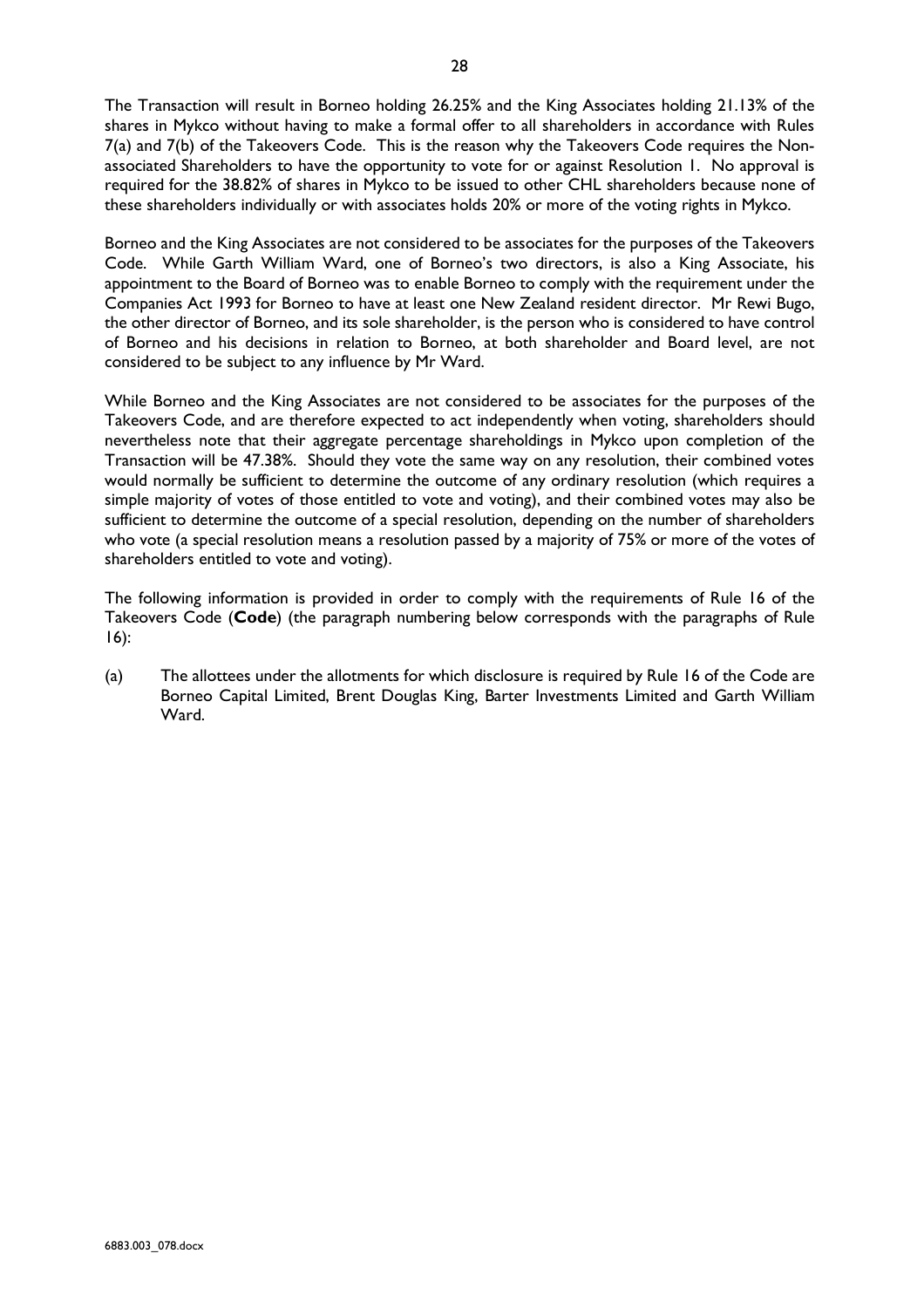(b) The following information is included as required by Rule 16(b)(i) of, and Schedule 4 to, the Code. Paragraphs (a) to (d) in the table provide the information required by paragraphs (a) to (d) of Schedule 4.

| (a) | The number of voting securities being allotted:                                                                                                  |                                                                                                                                                                |            |  |  |  |  |
|-----|--------------------------------------------------------------------------------------------------------------------------------------------------|----------------------------------------------------------------------------------------------------------------------------------------------------------------|------------|--|--|--|--|
|     | (i)                                                                                                                                              | Borneo Capital Limited.                                                                                                                                        | 32,540,000 |  |  |  |  |
|     | (ii)                                                                                                                                             | Brent Douglas King.                                                                                                                                            | 20,825,600 |  |  |  |  |
|     | (iii)                                                                                                                                            | Barter Investments Limited.                                                                                                                                    | 1,220,250  |  |  |  |  |
|     | (iv)                                                                                                                                             | <b>Garth William Ward</b>                                                                                                                                      | 1,627,000  |  |  |  |  |
| (b) | The percentage of the aggregate of all existing voting securities<br>and all voting securities being allotted that<br>that number<br>represents: |                                                                                                                                                                |            |  |  |  |  |
|     | (i)                                                                                                                                              | Borneo Capital Limited.                                                                                                                                        | 26.25%     |  |  |  |  |
|     | (ii)                                                                                                                                             | Brent Douglas King.                                                                                                                                            | 16.80%     |  |  |  |  |
|     | (iii)                                                                                                                                            | Barter Investments Limited.                                                                                                                                    | 0.98%      |  |  |  |  |
|     | (iv)                                                                                                                                             | Garth William Ward                                                                                                                                             | 1.31%      |  |  |  |  |
| (c) |                                                                                                                                                  | The percentage of all voting securities that will be held or<br>controlled by the allottee and the allottee's associates after<br>completion of the allotment: |            |  |  |  |  |
|     | (i)                                                                                                                                              | Borneo Capital Limited.                                                                                                                                        | 26.25%     |  |  |  |  |
|     | (ii)                                                                                                                                             | Brent Douglas King.                                                                                                                                            | 21.13%     |  |  |  |  |
|     | (iii)                                                                                                                                            | Barter Investments Limited.                                                                                                                                    | 21.13%     |  |  |  |  |
|     | (iv)                                                                                                                                             | <b>Garth William Ward</b>                                                                                                                                      | 21.13%     |  |  |  |  |

- (c) Not applicable (as the voting securities to be allotted are not securities of a body corporate other than a Code company).
- (d) The issue price of the voting securities being allotted is 5.88 cents per share. Subject to the Conditions having been satisfied, the issue price is to be satisfied on or before seven Business Days after satisfaction of the Conditions, or such other date agreed in writing by Mykco and the Vendors. The Conditions must be satisfied on or before 10 June 2018 or such later date as may be agreed between the parties.
- (e) The proposed allotment of Mykco Shares to be issued to the Vendors arises from a commitment made by Mykco under the Transaction Agreement and Mykco's reasons for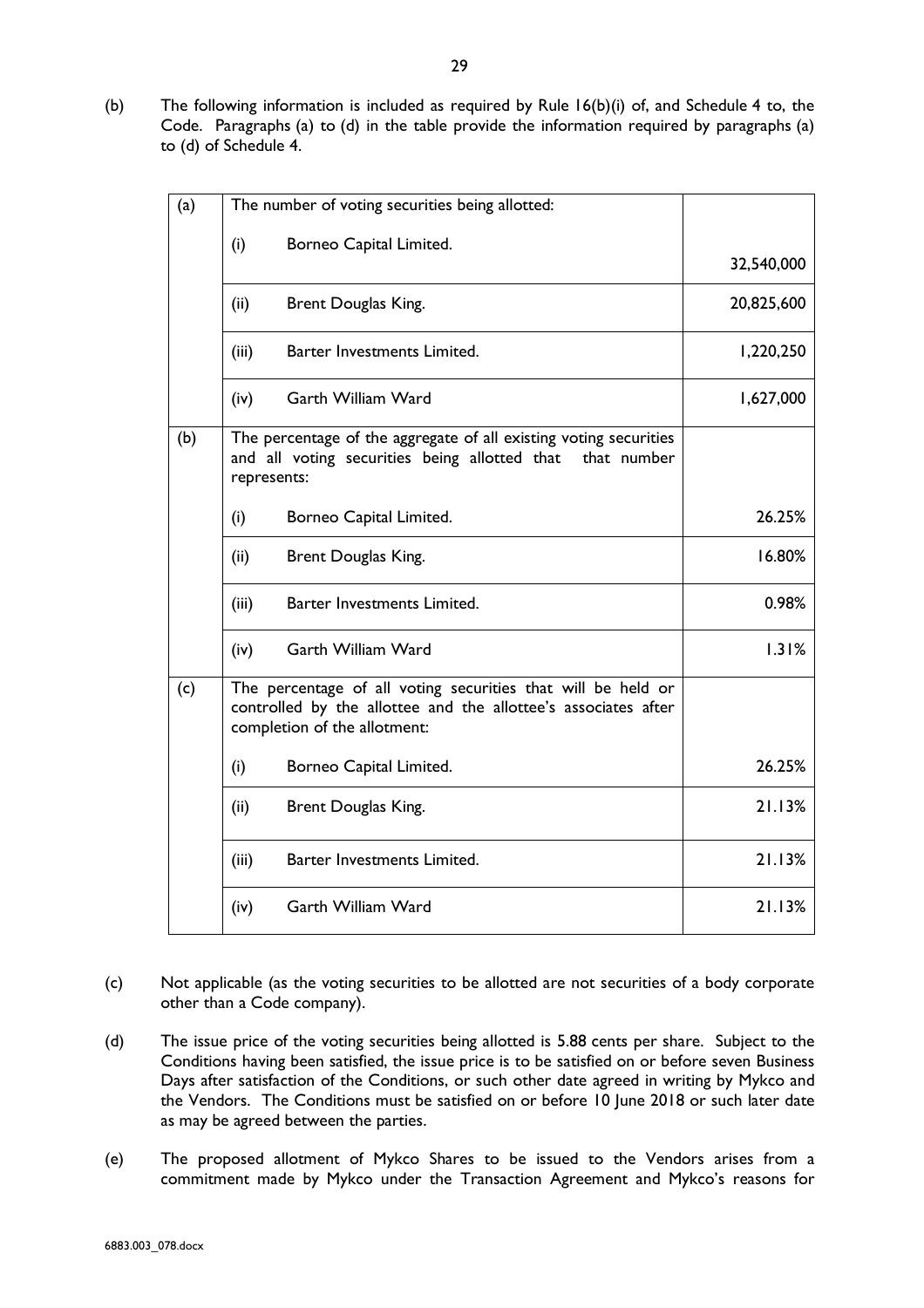entering into the Transaction Agreement are set out under Directors' Recommendation on pages 5 to 7 above.

- (f) The allotment of the Mykco Shares to be issued to the Vendors under the Transaction Agreement, if approved, will be permitted under Rule 7(d) of the Code as an exception to Rule 6 of the Code.
- (g) Mykco understands that, except for the Transaction Agreement, no agreements or arrangements have been, or are intended to be, entered into between the Vendors and any other person relating to:
	- (i) The allotment, holding or control of the Mykco Shares to be issued to the Vendors; or
	- (ii) The exercise of voting rights in Mykco.
- (h) This Notice of Meeting is accompanied by an independent adviser report from Simmons Corporate Finance Limited on the merits of the proposed allotment of voting securities to the Vendors. The report, having given due regard to all relevant factors, states on page 10:

*"In our opinion, after having regard to all relevant factors, the positive aspects of the CHL Transaction (including the CHL Allotment) significantly outweigh the negative aspects from the perspective of the Non-associated Shareholders"*

(i) The Directors have issued a statement recommending approval of the proposed allotment of voting securities to the Vendors and the reasons for and the grounds for that recommendation on pages 5 to 7.

The voting restrictions relating to Resolution 1 are set out on page 2.

## **Resolution 2 – Management Agreement with Brent Douglas King**

Resolution 2 is required to comply with Listing Rule 9.2.1 (relating to transactions with Related Parties).

NZAX Listing Rule 9.2.1. prohibits Mykco from entering into a Material Transaction with a Related Party unless that Material Transaction is approved by an ordinary resolution of shareholders. By virtue of Rule 9.2.2(e), a Material Transaction includes any transaction where Mykco obtains any services in respect of which the actual gross cost to Mykco in any financial year is likely to exceed an amount equal to 1.5% of the Average Market Capitalisation of Mykco. The remuneration payable to Mr King under the proposed Management Agreement would exceed this threshold. Therefore Mykco must not enter into the proposed Management Agreement with Mr King unless entry into that Management Agreement has been approved by an ordinary resolution of Mykco's shareholders.

NZAX Listing Rule 9.2.5 requires this Notice of Meeting to be accompanied by a certificate from the Directors (other than any Director who is interested in the Management Agreement) certifying that the terms of the Management Agreement are fair and reasonable to the shareholders and in the best interest of Mykco, and this certificate forms part of the Reasons for Directors' Remuneration on page 32 of this Notice of Meeting.

Mr King and his Associated Persons are prohibited from voting any shares they hold on Resolution 2.

## **Resolution 3: Directors' Remuneration Fee Pool**

Resolution 3 is required to comply with NZAX Listing Rule 3.4 (relating to Directors Remuneration).

NZAX Listing Rule 3.4 requires that a proposed increase in directors' remuneration be authorised by an ordinary resolution of Mykco's shareholders.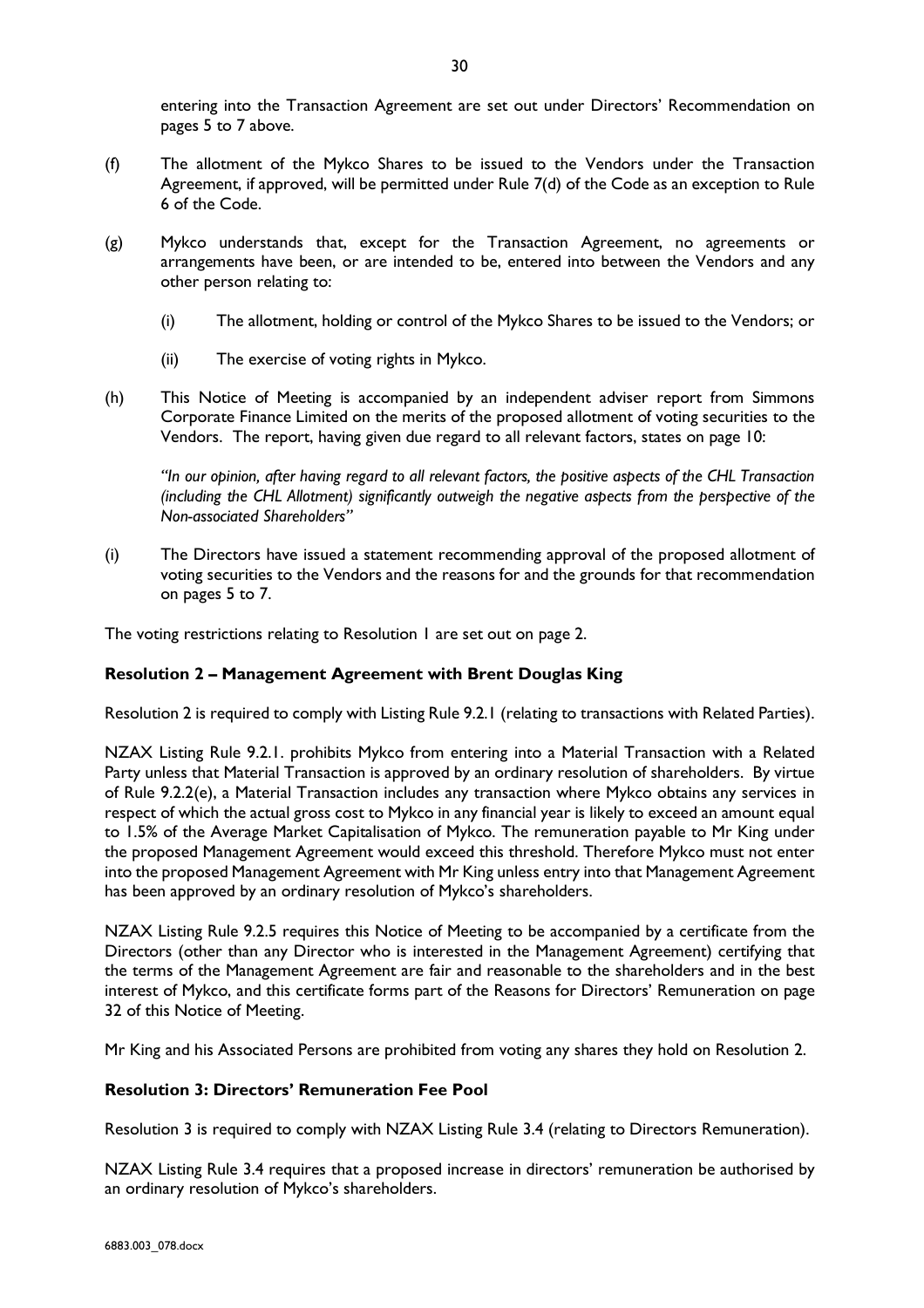Directors of Mykco and their Associated Persons are prohibited from voting any shares they hold on Resolution 3.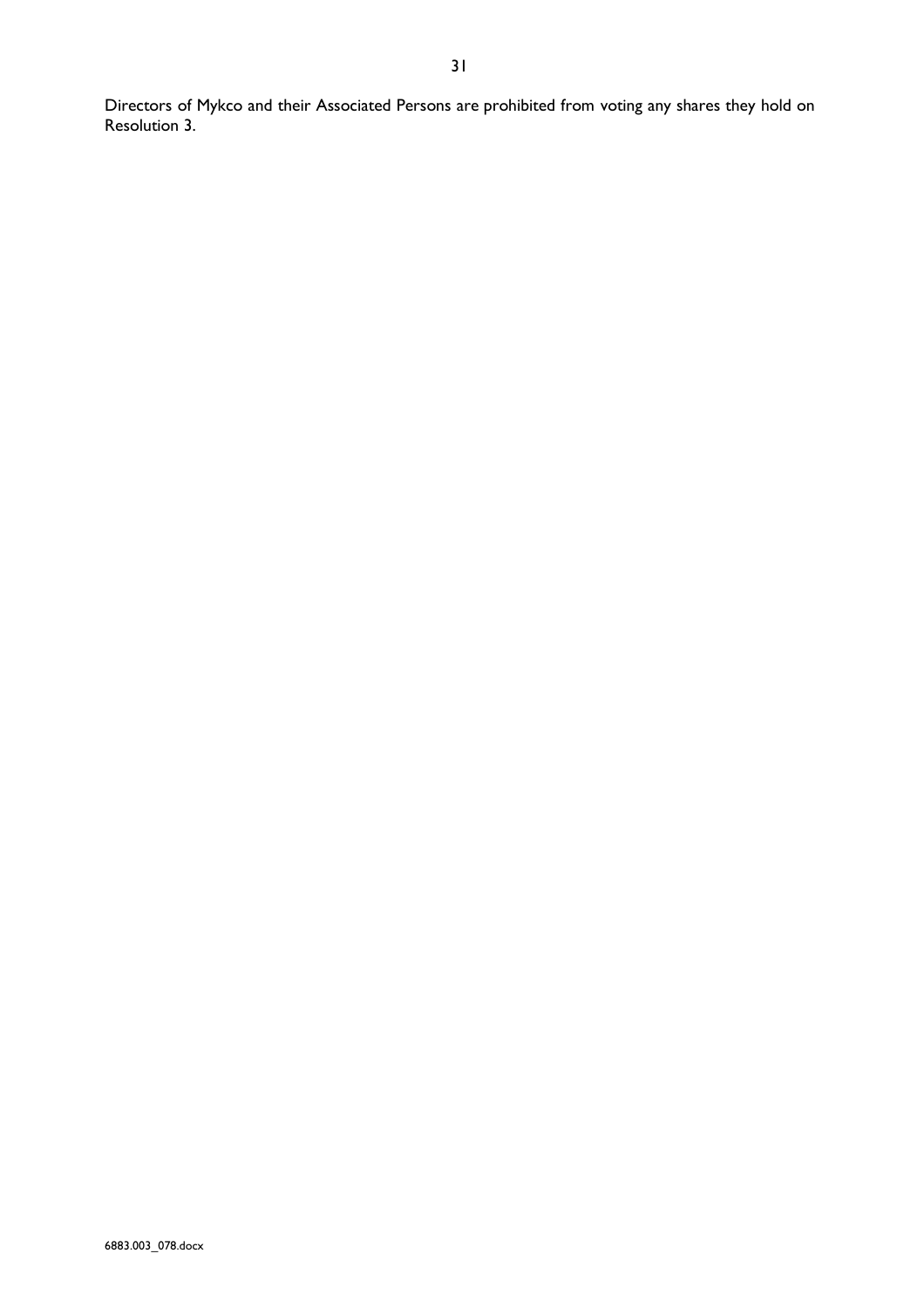# **Reasons for Directors' Recommendation – including for the purposes of Rule 19 of the Takeovers Code plus Listing Rule 9.2.5(b) Certificate.**

# **Part A**

- 1. All Directors recommend that shareholders vote in favour of Resolution 1, Resolution 2 and Resolution 3.
- 2. Without limiting paragraph 1 above, all Directors recommend that shareholders vote in favour of Resolution 1 for the purposes of the Takeovers Code.
- 3. The Directors of Mykco that are not interested in Resolution 1, being Huei Min Lim, Simon John McArley and Graeme Iain Brown certify that, in their opinion, the terms of the Transaction are fair and reasonable to shareholders of Mykco and are in the best interests of Mykco for the purposes of Listing Rule 9.2.5(b).
- 4. The Directors of Mykco that are not interested in Resolution 2, being Huei Min Lim, Simon John McArley, Graeme Iain Brown and Rewi Hamid Bugo certify that, in their opinion, the terms of the proposed Management Agreement with Brent Douglas King are fair and reasonable to shareholders of Mykco and are in the best interests of Mykco for the purposes of Listing Rule 9.2.5(b).

# **Part B**

The reasons for and grounds supporting the above recommendations and certificates are set out on pages 5 to 7.

Brent Douglas King **Rewi Hamid Bugo** 

\_\_\_\_\_\_\_\_\_\_\_\_\_\_\_\_\_\_\_\_\_\_\_\_\_ \_\_\_\_\_\_\_\_\_\_\_\_\_\_\_\_\_\_\_\_\_\_\_\_\_\_

 $\frac{1}{2}$ 

Huei Min Lim Simon John McArley

 $\overline{\phantom{a}}$ 

Graeme Iain Brown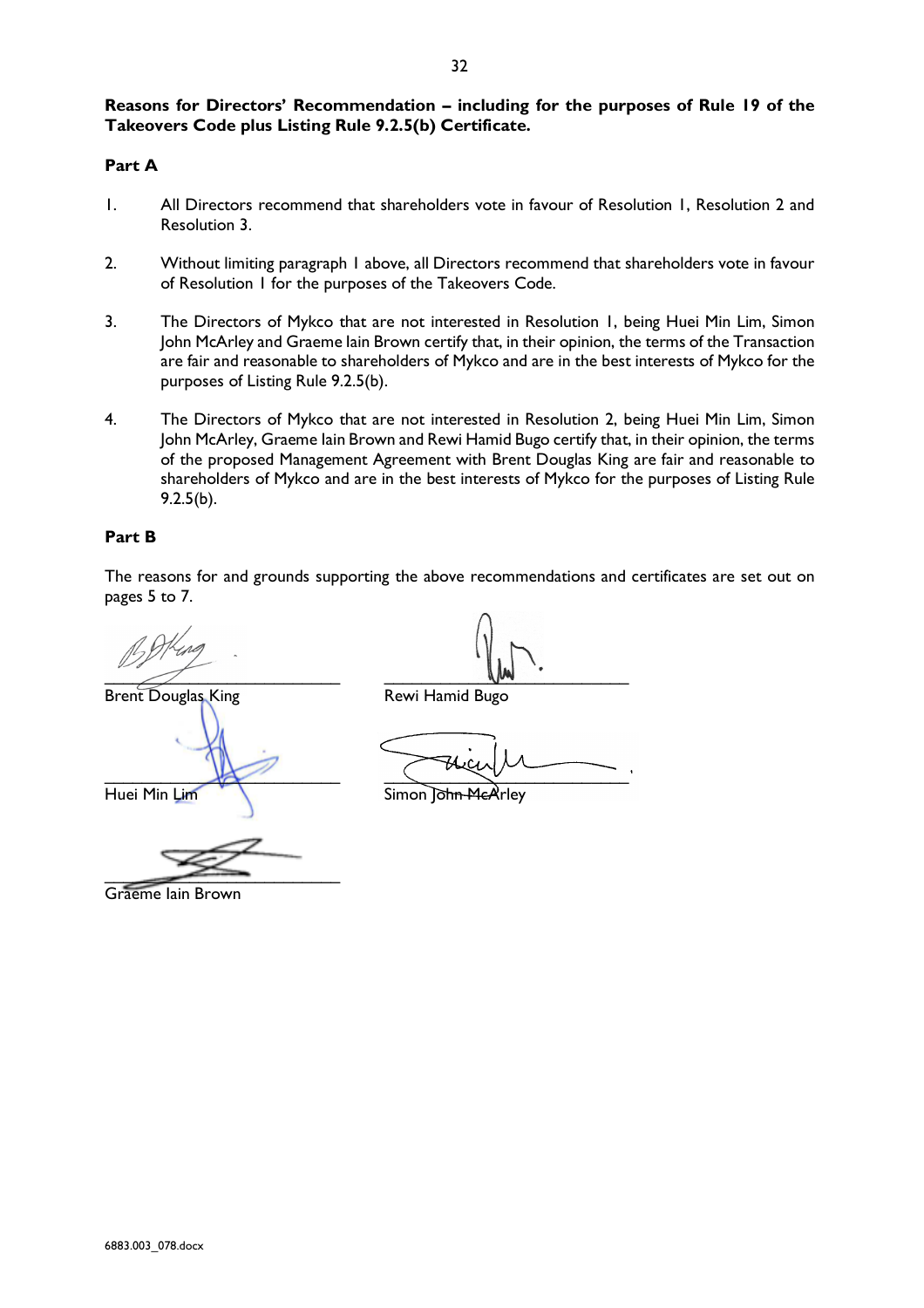### **GLOSSARY**

*Aggregate Net Value* has the same value as in the NZAX Listing Rules.

*Associated Persons* has the same meaning as in the NZAX Listing Rules.

*Average Market Capitalisation* has the same meaning as in the NZAX Listing Rules.

*Board* means the Directors, acting as a board.

Borneo means Borneo Capital Limited.

*CHL* means Corporate Holdings Limited.

*CHL Group* means CHL, General Finance and IRG.

*Code* means the Takeovers Code in force pursuant to the Takeovers Code Approval Order 2000.

*Companies Act* means the Companies Act 1993.

*Completion* means completion under the Transaction Agreement.

*Completion Date* means the date for Completion, being on or before 3 Business Days after satisfaction of the Conditions.

*Conditions* means the conditions described on page 17.

*Constitution* means the Constitution of Mykco.

*Directors* means the directors of Mykco.

*General Finance* means General Finance Limited.

*Independent Adviser* means Simmons Corporate Finance Limited.

*Independent Adviser Report* means the report of the Independent Adviser commissioned by Mykco to appraise the Transaction and assess the merits of the issue of shares to be made to the Vendors pursuant to the Transaction Agreement.

*IRG* means Investment Research Group Limited.

King Associates means Brent Douglas King, Barter Investments Limited and Garth William Ward.

*Major Transaction*:

- (a) For the purposes of the Companies Act has the same meaning as in the Companies Act;
- (a) For the purposes of the NZAX Listing Rules has the meaning set out in Rule 9.1.1(b) of the NZAX Listing Rules.

*Material Transaction* has the same meaning as in the NZAX Listing Rules.

*Mykco Shares to be issued to the Vendors* means the shares to be issued to the Vendors under the Transaction Agreement.

*Mykco* means Mykco Limited.